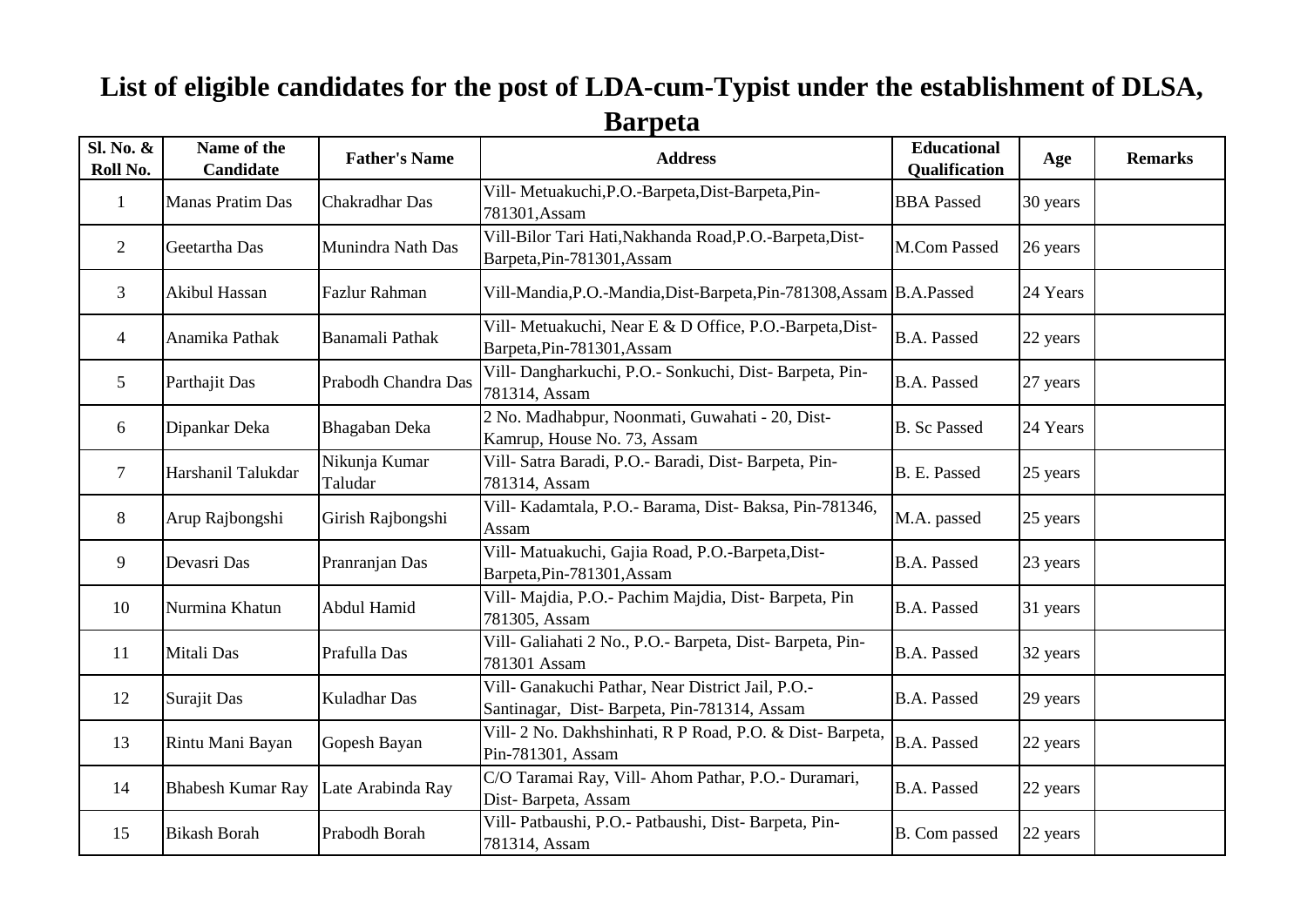| 16 | Bidisha Devi         | Late Kiran Chandra<br>Nath            | Vill- Bam Besseria, P.O.- Besseria, Dist- Sonitpur, Assam                                                                                 | <b>B.A. Passed</b>  | 23 years |
|----|----------------------|---------------------------------------|-------------------------------------------------------------------------------------------------------------------------------------------|---------------------|----------|
| 17 | Sourabh Ghosh        | Gopal Ghosh                           | Vill- Muslipatty, Ward No.5, P.O.- Barpeta, Dist- Barpeta,<br>Pin-781301, Assam                                                           | <b>LLB</b> Passed   | 26 years |
| 18 | Deepankar Sarma      | Gopeswar Sarma                        | Vill- Bilortari Hati (Nakhanda Road), P.O.- Barpeta, Dist-<br>Barpeta, Pin-781301 Assam                                                   | <b>B.A. Passed</b>  | 27 years |
| 19 | Nekibar Rahman       | Nizam Ali                             | Vill- Azad Nagar, P.O.- Barpeta, Dist- Barpeta, Pin-<br>781301, Assam                                                                     | <b>B.A. Passed</b>  | 24 Years |
| 20 | Dhiraj Kumar Das     | Ananta Das                            | Vill- Dangharkuchi, P.O.- Sonkuchi, Dist- Barpeta, Pin-<br>781314, Assam                                                                  | <b>B.A. Passed</b>  | 36 Years |
| 21 | Shyamal Kalita       | Pradip Kalita                         | Vill- Janigog, P.O.- Janigog, Dist- Nalbari, Pin- 781334,<br>Assam                                                                        | <b>B.A. Passed</b>  | 24 Years |
| 22 | Dipanakar Pathak     | Pratap Pathak                         | Vill- Bamuna, P.O. Sundaridia, Dist- Barpeta, Pin 781314.<br>Assam                                                                        | <b>B.A. Passed</b>  | 26 years |
| 23 | Kangkan Das          | Baidya Nath Das                       | Vill- Sundaridia, Kalayahati, P.O.-Sundaridia, Dist-<br>Barpeta, Pin-781314 Assam                                                         | <b>B.A. Passed</b>  | 30 years |
| 24 | Jitasmita Das        | Late Daksha Kumar<br>Das              | Vill- 2 No. Dakhshinhati, P.O. & Dist-Barpeta, Pin-<br>781301, Assam                                                                      | <b>B.A. Passed</b>  | 26 years |
| 25 | Gunindra Nath Kalita | Mumendra Nath<br>Kalita               | Vill- Pathsala Santipur, (Infron of Pathsala College), P.O.<br>Pathsala, Dist-Barpeta, Pin-781325, Assam                                  | <b>BBA</b> Passed   | 28 years |
| 26 | <b>Kulajit Das</b>   | <b>Banajit Das</b>                    | Vill- Madhya Matuakuci, P.O.-Barpeta, Dist-Barpeta, Pin-<br>781301, Assam                                                                 | <b>B.A. Passed</b>  | 28 years |
| 27 | <b>Banajit Das</b>   | Prabin Chandra Das                    | Vill- Bar Bhalla, P.O.- Gobindapur, Dist- Barpeta, Pin-<br>781326, Assam                                                                  | M.A. passed         | 25 years |
| 28 | Runjun Das           | Alarka Das                            | Vill- Madhya Matuakuci, P.O.-Barpeta, Dist-Barpeta, Pin-<br>781301, Assam                                                                 | MCA passed          | 26 years |
| 29 | Anjan Talukdar       | <b>Bhabit Taludar</b>                 | House NO. 23, Wireless, Basistha pur, Bye Lane 1,<br>Dispur, P.O.- Assam Sachivalaya, Dist- Kamrup (M), Ghy-B.Com Passed<br>781006, Assam |                     | 23 years |
| 30 |                      | Manash Partim Deka Mahendra Nath Deka | House No. 02, Bye lane 3 A, Near Kalimandir Gandhi<br>Basti, Ghy 03, Assam                                                                | B. Com passed       | 26 years |
| 31 | Pallabi Pujari       | Late Ralip Pujari                     | Vill- Tekela, Chireng Gaon, P.O. & Dist - Dibrugarah, Pin-<br>786001, Assam,                                                              | <b>B.Com Passed</b> | 25 years |
| 32 | Goutam Pathak        | Khagen Pathak                         | Vill- Dangharkuchi, P.O.- Sonkuchi, Dist- Barpeta, Pin-<br>781314, Assam                                                                  | <b>B.A. Passed</b>  | 30 years |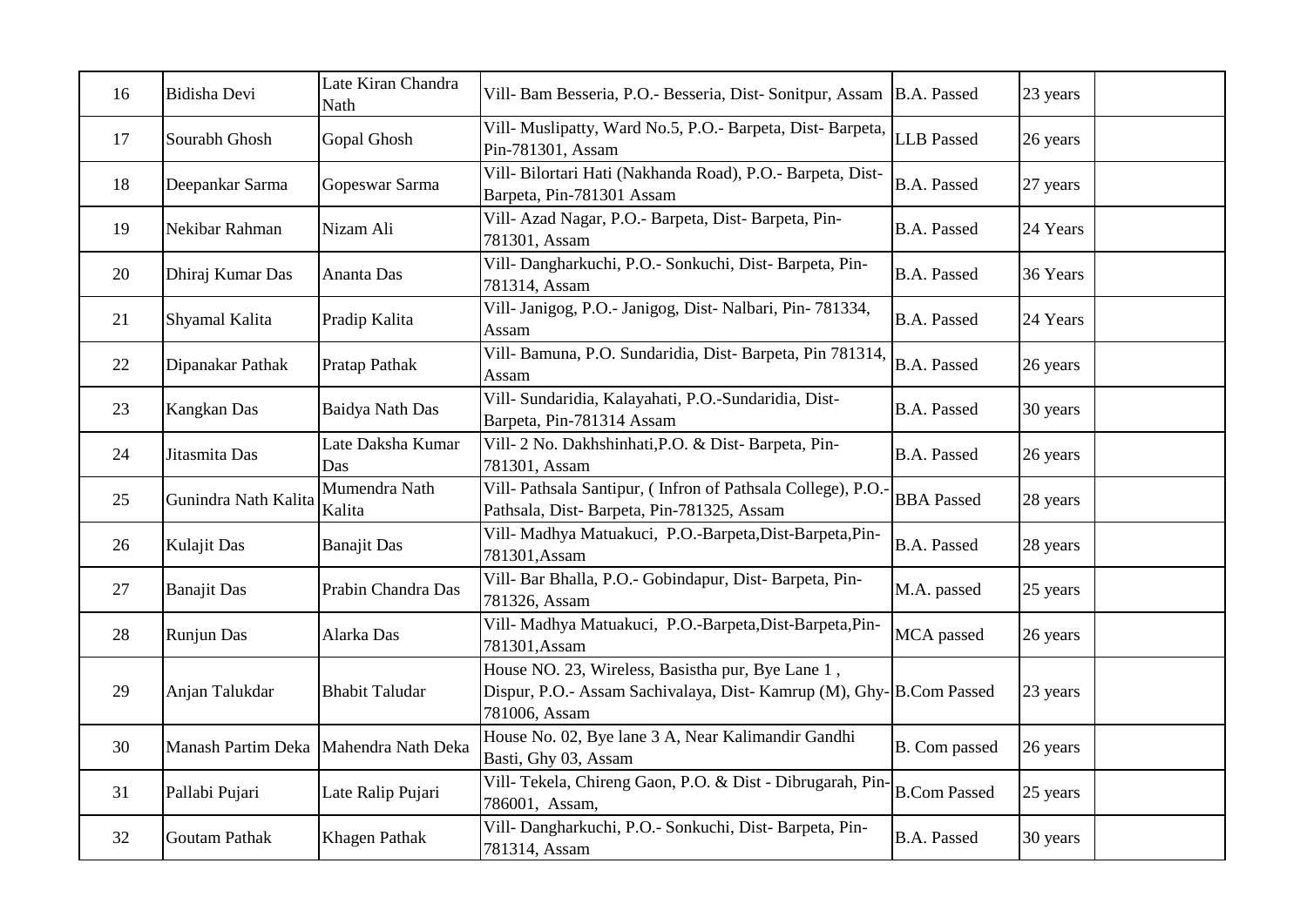| 33 | Hemanga Choudhury Bijoy Choudhury |                                 | Vill- Barbang, Lohit Para, P.O.- Barbang, Dist- Barpeta,<br>Pin-781325, Assam                         | <b>B.A. Passed</b>    | 37 years |
|----|-----------------------------------|---------------------------------|-------------------------------------------------------------------------------------------------------|-----------------------|----------|
| 34 | Suranjan Bharali                  | Animesh Bharali                 | Vill- Dakshin Hati NO. 3, P.O.-Barpeta, Dist-Barpeta, Pin-<br>781301, Assam                           | B. Com passed         | 23 years |
| 35 | Jeherul Islam                     | Abul Hossain                    | House No. 218 KA, Vill- Fingua gaon, P.O.- Chaparbari,<br>Dist-Barpeta, Pin-781352, Assam             | <b>B.</b> Tech Passed | 27 years |
| 36 | Dhruba Jyoti Das                  | <b>Hiteswar Das</b>             | Vill- Dangharkuchi, P.O.- Sonkuchi, Dist- Barpeta, Pin-<br>781314, Assam                              | <b>B.A. Passed</b>    | 25 years |
| 37 | Joy Bhusan Ojah                   | Late Aswini Ojah                | Vill- Palangdihati, P.O.- Barpeta, Dist-Barpeta, Pin-<br>781301 Assam                                 | <b>B.Com Passed</b>   | 29 years |
| 38 | Juganta Prasad Das                | Late Janak Prasad Das           | Vill- Matuakuchi, Santinagar, P.O.- Santinagar, Dist-<br>Barpeta, Pin-781314, Assam                   | <b>B.A. Passed</b>    | 26 years |
| 39 | Anup Karmakar                     | Anath Karmakar                  | Barpeta Road, Nataji Subhash Pally, Ward No.1, P.O.-<br>Barpeta Road, Dist-Barpeta, Pin-781315, Assam | M. Com Passed         | 28 years |
| 40 | Samir Saha                        | Sadhan Chandra Saha             | Bardoloi path, Ward No. 13, Dhubri, P.O.- A.M. CO.<br>Road, Dist-Dhubri, Pin-783323, Assam            | <b>B.A. Passed</b>    | 37 years |
| 41 | Dimpi Das                         | <b>Bhrigu Kumar Das</b>         | Vill- Matuakuchi, Jania, P.O.- Barpeta, Dist- Barpeta, Pin-<br>781301, Assam                          | B. E. Passed          | 26 years |
| 42 | <b>Bidyut Gayan</b>               | Dinesh Gayan                    | Vill- Pub-Palangdihati, P.O.- Barpeta, Dist- Barpeta, Pin-<br>781301, Assam                           | <b>B.Com Passed</b>   | 21 years |
| 43 | Bishnu Saha                       | Bikash Saha                     | Vill- Bahari Hat, P.O.- Bahari Hat, Dist- Barpeta, Pin<br>781302, Assam                               | B. E. Passed          | 25 years |
| 44 | <b>Kanson Boro</b>                | Arabinda Boro                   | Vill- Barpeta Police Campus, P.O.- Barpeta, Dist- Barpeta,<br>Pin-781301, Assam                       | <b>B.Com Passed</b>   | 23 years |
| 45 | Mustafa Zaman                     | Adam Ali                        | vill-Dongra, P.O.-Dhakua, Dist-Barpeta, Pin-781309,<br>Assam                                          | <b>B.</b> Tech Passed | 27 years |
| 46 | Hiramani Das                      | Parameswar Das                  | Vill- Baregaon, P.O.- Sorbhog, Dist- Barpeta, Pin-781317,<br>Assam                                    | M.A. passed           | 29 years |
| 47 | Pinky Barman                      | Dinesh Chandra<br><b>Barman</b> | Santinagar, Bye Lane No.4, Khahilipara, Ghy-781019,<br>Assam                                          | M.Sc Passed           | 24 Years |
| 48 | Aminul Khan                       | <b>Iddris Ali</b>               | Vill- Chantiabari, P.O.- Sarupeta, Dist- Barpeta, Pin-<br>781318, Assam                               | <b>B.A. Passed</b>    | 22 years |
| 49 | <b>Biswajit Das</b>               | Kanak Kumar Das                 | Vill- Gandhinagar, Near Ambikagiri LP School, P.O.-<br>Barpeta, Dist-Barpeta, Pin-781301, Assam       | B. E. Passed          | 25 years |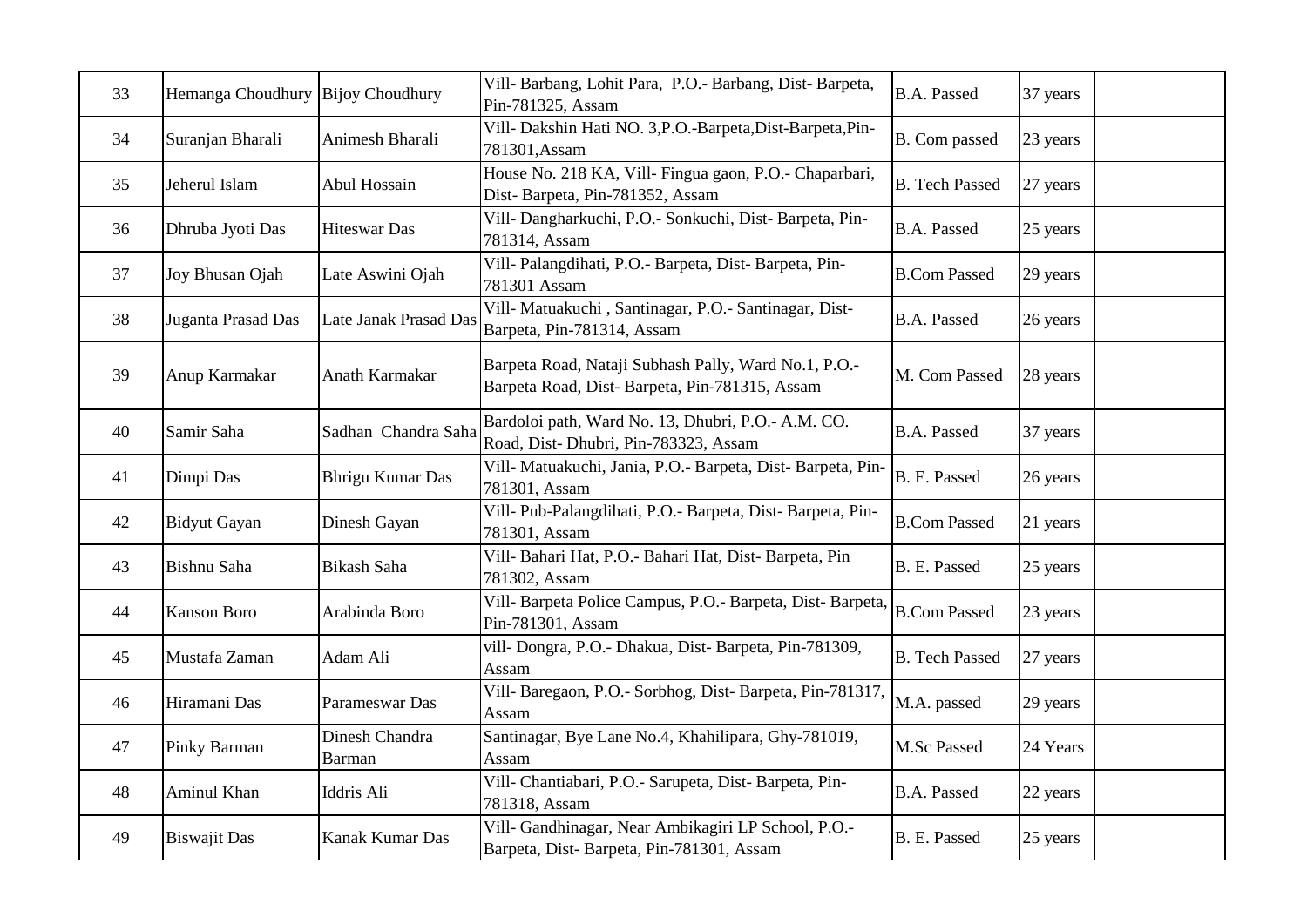| 50 | Sima Ray                | Shashi Mohan Ray                         | Vill- Ahom Pathar, P.O.- Sorbhog, Dist- Barpeta, Pin-<br>781317, Assam                                                 | <b>B.A. Passed</b>                  | 22 years |
|----|-------------------------|------------------------------------------|------------------------------------------------------------------------------------------------------------------------|-------------------------------------|----------|
| 51 | Parthajyoti Ray         | Niranjan Ray                             | Vill- Bamun Gaon Part 1, P.O.- Abhayapuri, Dist-<br>Bongaingaon, Pin-783384, Assam                                     | Master of<br><b>Library Scinece</b> | 26 years |
| 52 | Pinki Sarma Bordoloi    | <b>Tileswar Sarma</b><br><b>Bordoloi</b> | Vill- Bhakarivita, Uzan Para Ward No.18, P.O. & Dist-<br>Bongaigaon, Pin-783380, Assam                                 | <b>B.A. Passed</b>                  | 35 years |
| 53 | Safik Uddin Ahmed       | Abdul Kayem                              | Muslimpatty Eid gah Road, P.O.- Barpeta, Dist- Barpeta,<br>Pin-781301, Assam                                           | <b>B.A. Passed</b>                  | 31 years |
| 54 | Jayashree Das           | Mrigen Das                               | Vill- Pachim Palangdihati, P.O.- Barpeta, Dist- Barpeta,<br>Pin-781301, Assam                                          | B.A. Passed                         | 22 years |
| 55 | Leena Das               | Late Jaypal Das                          | Vill- Dahala Para, P.O.- Bhulukadoba, Dist- Barpeta, Pin-<br>781317, Assam                                             | <b>B.A. Passed</b>                  | 30 years |
| 56 | Arup Jyoti Ray          | Subhash Chandra Ray                      | Vill- New Goalpara Bihu Field, P.O.- Baladlari, Dist-<br>Gaolpara, Pin-783121, Assam                                   | <b>B.Com Passed</b>                 | 25 years |
| 57 | <b>Rakesh Das</b>       | Raju Das                                 | Vill- Kujirdahati, P.O.- Barpeta, Dist- Barpeta, Pin-<br>781301, Assam                                                 | <b>B.A. Passed</b>                  | 24 Years |
| 58 | Sanjay Sarma            | Late Ramkrishna<br>Sarma                 | Vill- Barbila, P.O.- Bhella, Dist- Barpeta, Pin-781309,<br>Assam                                                       | <b>B.A. Passed</b>                  | 31 years |
| 59 | Bidyashri Ojah          | Late Karuna Ojah                         | Vill- Gandhinagar, P.O.- Barpeta, Dist- Barpeta, Pin-<br>781301, Assam                                                 | <b>B.A. Passed</b>                  | 31 years |
| 60 | Dhiraj Das              | Late Mahesh Chandra<br>Das               | Vill- Lankeswar Kaylash pur, 1st Bye lane, P.O.-<br>Guwahati University, Dist-Kamrup (M), Pin-781014,<br>Assam         | M. Com Passed                       | 32 years |
| 61 | <b>Keshab Rout</b>      | <b>Bachan Rout</b>                       | House No.4, Santipur Indira Gandhi Path, Guwahati,<br>Assam                                                            | <b>B.Com Passed</b>                 | 25 years |
| 62 | Chandamita<br>Choudhury | Dilip Choudhury                          | Vill- Bilortari Hati, (R.T. Road), P.O.- Barpeta, Dist-<br>Barpeta, Pin-781301 Assam                                   | <b>B.A. Passed</b>                  | 41 years |
| 63 | Digvijoy Das            | Late Nripendra Nath<br>Das               | Vill- Majar Hati, P.O.- Barpeta, Dist- Barpeta, Pin-<br>781301, Assam                                                  | <b>B.</b> Sc Passed                 | 23 years |
| 64 | Bhrigu Jyoti Sarma      | Karuna Sarma                             | Vill- Sundaridia, P.O.-Sundaridia, Dist- Barpeta, Pin-<br>781314 Assam                                                 | <b>B.A. Passed</b>                  | 24 Years |
| 65 | Rafikul Islam           | Late Siddik Ali                          | Vill- Gandhinagar, P.O.- Barpeta, Dist- Barpeta, Pin-<br>781301, Assam                                                 | <b>B.</b> Sc Passed                 | 24 Years |
| 66 | Gitanjali Kalita        | Sambhu Kalita                            | House NO. 105, Pioli Phukan Nagar, Chandmari, P.O.-<br>Bamuni Maidan, MC Road, Dist- Kamrup (M), Pin-<br>781021, Assam | B. Com passed                       | 25 years |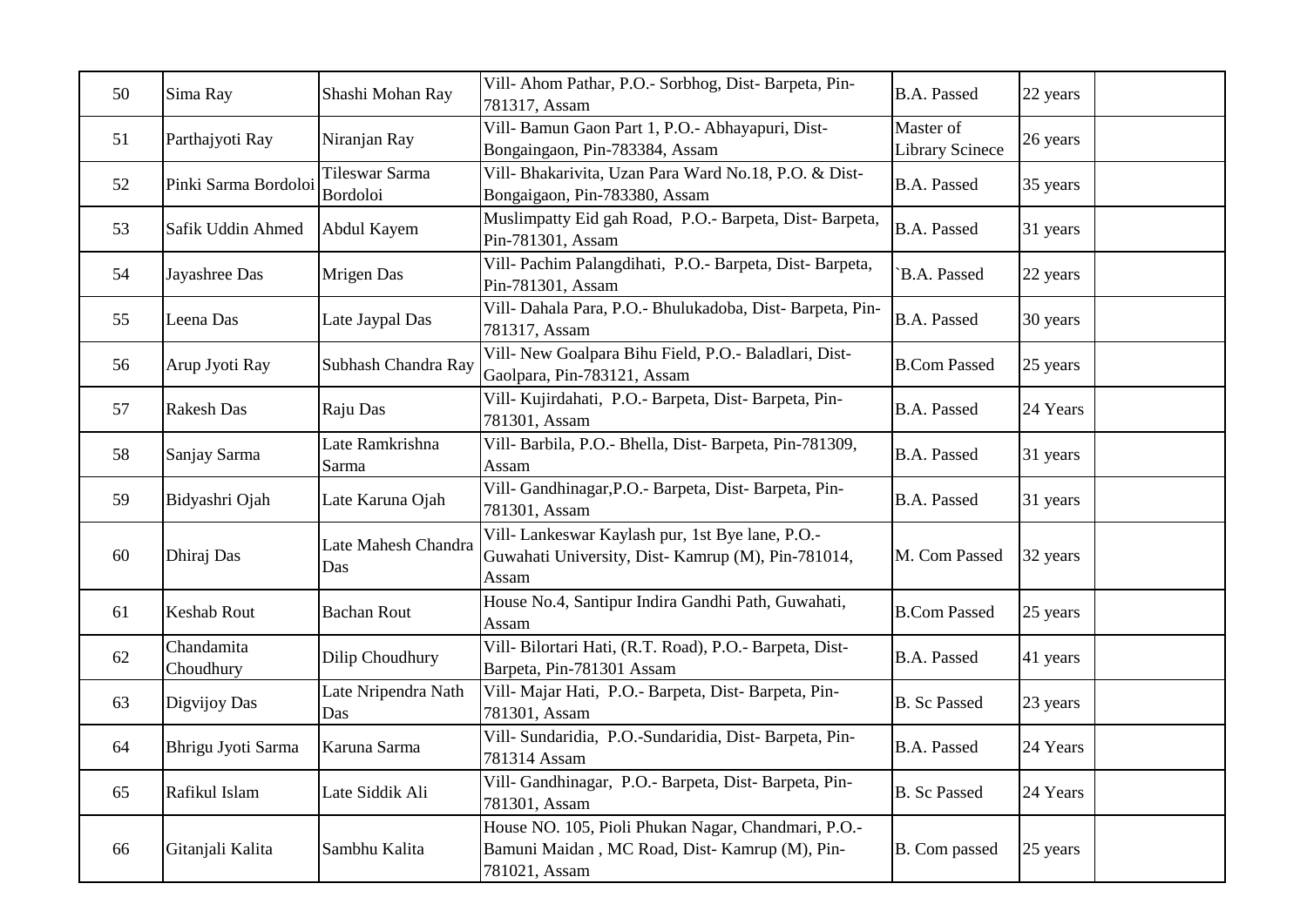| 67 | Biswajit Acharjee      | Kalidas Acharjee           | nouse ivo. <i>i</i> , manauev bnavan, bye Lane 5, Knamipara,<br>Koloni Bazar, P.O.- Binova Nagar, Dist-Kamrup(M), Pin- B. Com passed<br>$701010$ $\lambda$ . |                     | 27 years |
|----|------------------------|----------------------------|--------------------------------------------------------------------------------------------------------------------------------------------------------------|---------------------|----------|
| 68 | Khanin Choudhury       | Mohit Chandra<br>Choudhury | Vill-Kaharpara, P.O.- Nityananda, Dist-Barpeta, Pin-<br>781329, Assam                                                                                        | M.A. passed         | 30 years |
| 69 | Diganta Barman         | Bidya Barman               | Vill- Belsor, P.O.- Belsor, Dist-Nalbari, Pin-781304,<br>Assam                                                                                               | B. Com passed       | 31 years |
| 70 | Satyajit Choudhury     | Khanindra Choudhury        | Vill- Ganakuchi (Kanara Satra), P.O.- Ganakuchi, Dist-<br>Barpeta, Pin-781314, Assam                                                                         | <b>B.A. Passed</b>  | 26 years |
| 71 | Jitendra Patgiri       | Rabindra Nath Patgiri      | Vill-Town Pathsala (Santipur), Ward NO.3, P.O,-<br>Pathsala, Dist-Barpeta, Pin-781325, Assam                                                                 | <b>B.</b> Sc Passed | 26 years |
| 72 | Deepjyoti Talukdar     | Dayan Chandra<br>Talukdar  | Vill- Satra Baradi, P.O.- Baradi, Dist- Barpeta, Pin-<br>781314, Assam                                                                                       | <b>B.A. Passed</b>  | 35 years |
| 73 | Hirak Jyoti Kalita     | Late Prabin Kalita         | Vill & P.O.- Nahira, Dist- Kamrup, Pin-781132, Assam                                                                                                         | <b>B.A. Passed</b>  | 23 years |
| 74 | Geetasri Pathak        | Nripendra Pathak           | Vill- Satra Baradi, P.O.- Baradi, Dist- Barpeta, Pin-<br>781314, Assam                                                                                       | B.A. Passed         | 26 years |
| 75 | Anuradha Ojah          | Late Mahendra Ojah         | Vill- Matuakuchi, Santinagar, P.O.- Santinagar, Dist-<br>Barpeta, Assam                                                                                      | <b>B.A. Passed</b>  | 40 years |
| 76 | Dhrubajit Roy          | Jogesh Chandra Roy         | C/O Jogesh Chandra Roy, Vill- Narabari, P.O. & Dist-<br>Kokrajhar, Pin-783370, Assam                                                                         | <b>B.</b> Sc Passed | 26 years |
| 77 | Animesh Roy            | Late Ashish Roy            | C/O Late Ashish Roy, Brojendra Road, Ward NO.7,<br>P.O.& Dist-Karimgang, Pin-788710, Assam                                                                   | <b>B.A. Passed</b>  | 35 years |
| 78 | Abdur Rahim            | Habez Uddin Ahmed          | Vill & P.O.- Naligaon, Dist-Barpeta, Pin-781352, Assam                                                                                                       | <b>B.A. Passed</b>  | 35 years |
| 79 | <b>Biki</b> Das        | Chandi Das                 | Vill- Brindaban Hati, Shree Kamar Path, P.O.- Barpeta,<br>Dist-Barpeta, Pin-781301, Assam                                                                    | <b>B.A. Passed</b>  | 28 years |
| 80 | Kalpajyoti Sharma      | Rabindra Sharma            | Vill- Barkuriha, P.O.- Barkuriha, Dist- Nalbari, Pin-<br>781348, Assam                                                                                       | <b>B.</b> Sc Passed | 25 years |
| 81 | Maniruz Zaman<br>Ahmed | Sorhab Ali Ahmed           | Vill- Narar vita Part 2, P.O. Narar Vita, Dist- Bongaigaon,<br>Pin-783384, Assam                                                                             | B. E. Passed        | 25 years |
| 82 | Dharmendra Das         | Late Ganesh Das            | Vill- Gandhinagar, P.O.- Barpeta, Dist- Barpeta, Pin-<br>781301, Assam                                                                                       | <b>B.A. Passed</b>  | 28 years |
| 83 | Manikesh Das           | Anandar Das                | Vill- Matuakuchi, Gajia Road, P.O.-Barpeta, Dist-<br>Barpeta, Pin-781301, Assam                                                                              | B.A. Passed         | 38 years |
| 84 | Kamal Das              | Late Raben Das             | Vill- Matuakuchi, Santinagar, Ward NO.20, P.O.-<br>Santinagar, Dist-Barpeta, Pin-781314, Assam                                                               | B.A. Passed         | 22 years |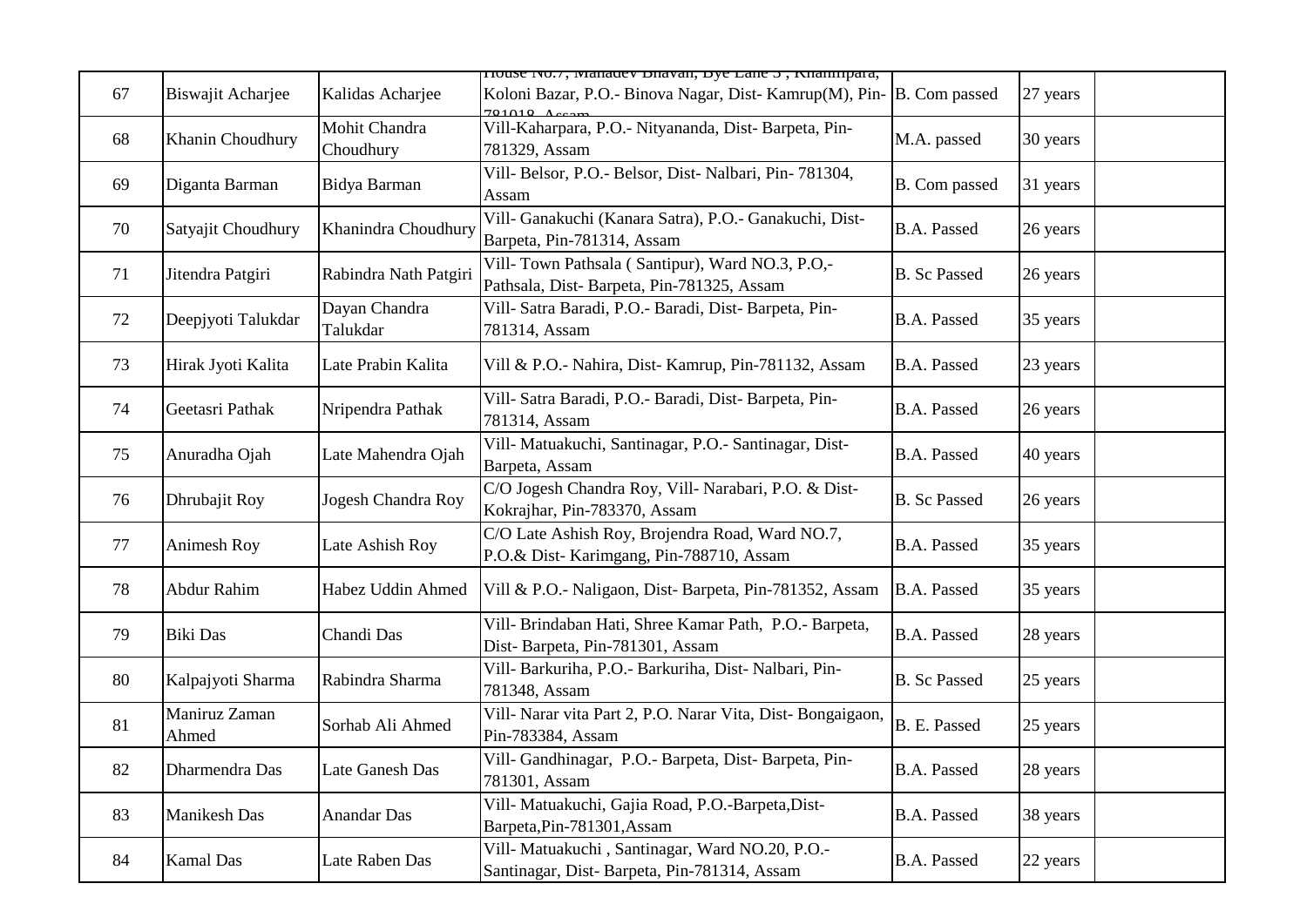| 85  | Dhritishri Das         | Khanindra Kumar Das                 | Lachit Nagar, Bye Lane 4 (N), House NO. 4 (3), Guwahati<br>07, Assam                         | B. E. Passed        | 27 years |
|-----|------------------------|-------------------------------------|----------------------------------------------------------------------------------------------|---------------------|----------|
| 86  | Kulesh Bhuyan          | Amiya Prasad Bhuyan                 | Vill- Namshala, P.O. Namshala, Dist- Barpeta, Pin-<br>781307, Assam                          | <b>B.A. Passed</b>  | 27 years |
| 87  | Sumi Baishaya          | Dwijen Baishaya                     | Vill-Tarmatha, P.O.- Arikuchi, Dist-Nalbari, Pin-781339<br>Assam                             | <b>B.A. Passed</b>  | 26 years |
| 88  | Parag Kumar Das        | Prasanta Kumar Das                  | Vill- Kahibari, P.O.- Pathbaushi, Dist- Barpeta, Pin-<br>781312, Assam                       | <b>B.A. Passed</b>  | 29 years |
| 89  | Sourav Jyoti Das       | Aswini Das                          | Vill- Mairamara, P.O.- Howli, Dist- Barpeta, Pin-781316,<br>Assam                            | <b>B.A. Passed</b>  | 30 years |
| 90  | Rashmi Rekha Das       | Chatra Dhar Das                     | Vill- Madhya Matuakuci, P.O.-Barpeta, Dist-Barpeta, Pin-<br>781301, Assam                    | MCA passed          | 28 years |
| 91  | Banajit Baruah         | Late Narendra Nath<br><b>Baruah</b> | Vill- Rahadhar Birkala, P.O.- Pathsala, Dist- Barpeta, Pin-<br>781325, Assam                 | <b>B.A. Passed</b>  | 31 years |
| 92  | Krishanu Parashar      | Mrinal Sarma                        | Vill- Pathsala, P.O.- Pathsala, Dist-Barpeta, Pin-781325,<br>Assam                           | M. Com Passed       | 26 years |
| 93  | Rekhamani Roy          | Rajani Roy                          | Vill- Tuplai Panbari, P.O.- Nityananda, Dist- Barpeta, Pin-<br>781329, Assam                 | <b>B.A. Passed</b>  | 26 years |
| 94  | Amlan Jyoti<br>Goswami | Jyoti Prasad Goswami                | Vill- NBB Road, Amolapatty, P.O.- Itachali, Nagaon, Dist-<br>Nagaon, Pin-782003, Assam       | B. E. Passed        | 24 Years |
| 95  | Phunumani Das          | <b>Tiken Das</b>                    | Vill- Geruapara, P.O.- Sarupeta, Dist- Barpeta, Pin-<br>781318, Assam                        | <b>B.A. Passed</b>  | 26 years |
| 96  | Sima Das               | Dharanidhar Das                     | Vill- Sundaridia Pubhati, P.O.- Sundaridia, Dist- Barpeta,<br>Pin-781314, Assam              | <b>B.A. Passed</b>  | 25 years |
| 97  | Khanjana Pathak        | Late Budhadev Pathak                | Vill- Jania Road, Near Sanjivani Hospital, P.O.- Barpeta,<br>Dist-Barpeta, Pin-781301, Assam | M.A. passed         | 28 years |
| 98  | <b>Utpal Malakar</b>   | Late Biren Malakar                  | Vill- Pathsala Jyoti Nagar Ward No.1, P.O.- Pathsala, Dist-<br>Barpeta, Pin-781325, Assam    | <b>B.</b> Sc Passed | 25 years |
| 99  | Shantanu Das           | Tarani Das                          | Vill- Palangdihati, P.O.- Barpeta, Dist- Barpeta, Pin-<br>781301 Assam                       | <b>B.A. Passed</b>  | 24 Years |
| 100 | Nilkamal Das           | <b>Ahit Das</b>                     | Vill- Uttar Ganakuchi, P.O.- Sorbhog, Dist- Barpeta, Pin-<br>781317, Assam                   | B. Com passed       | 26 years |
| 101 | Manoj Patowary         | Surath Chandra<br>Patowary          | Vill- Suha, P.O.- Bhogerpar, Dist- Barpeta, Pin-781309,<br>Assam                             | <b>B.</b> Sc Passed | 24 Years |
| 102 | Dip Das                | Late Sone Chandra<br>Das            | Ath Gaon, AT Road, House No.492, AG Das Market,<br>Guwhati 01, Assam                         | B. Com passed       | 31 years |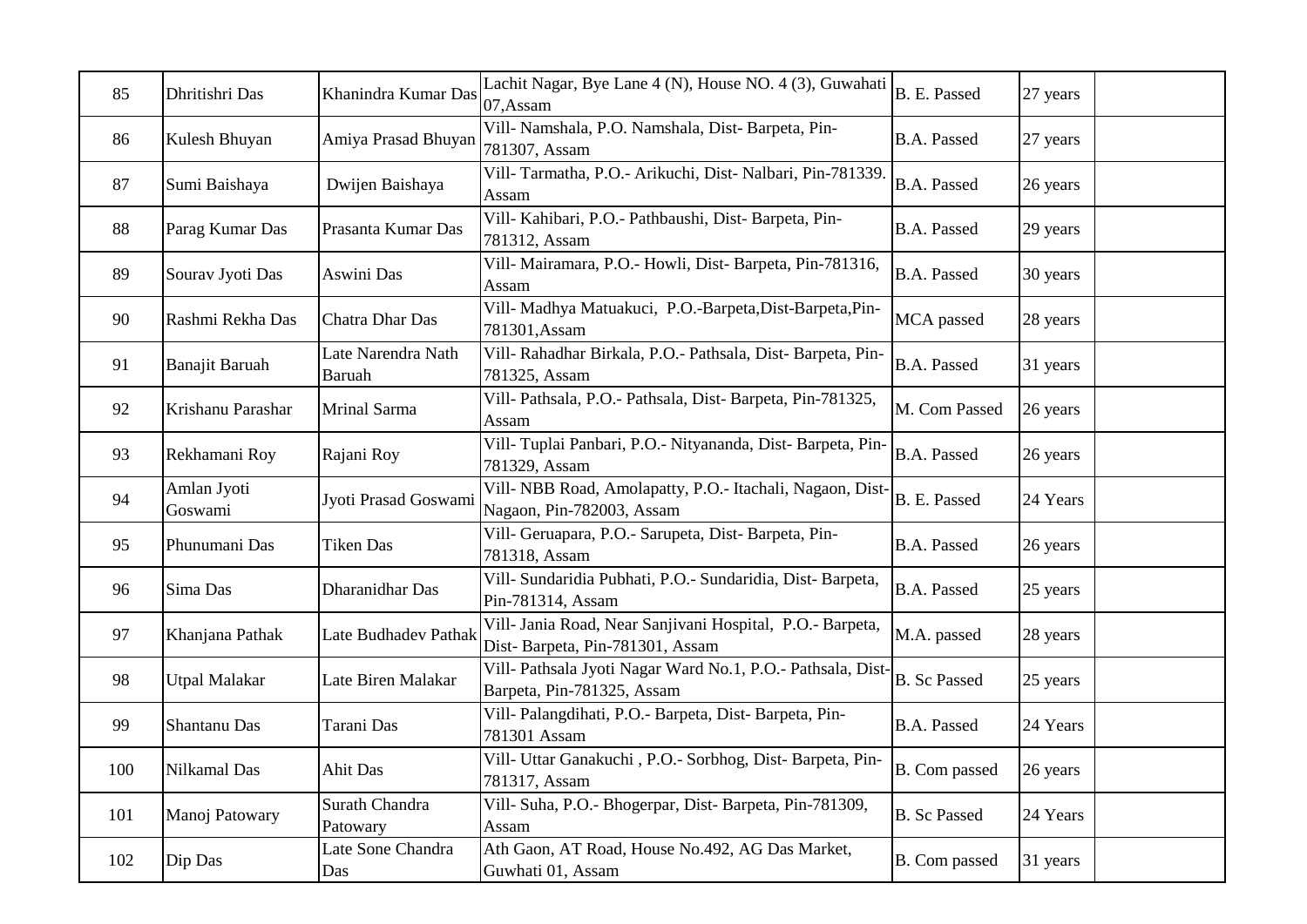| 103 | Kanja Lochan Das                | Late Dharjya Narayan<br>Das | Vill- No.2 Dakshinhati, P.O.- Barpeta, Dist-Barpeta, Pin-<br>781301, Assam             | <b>B.A. Passed</b>  | 26 years |
|-----|---------------------------------|-----------------------------|----------------------------------------------------------------------------------------|---------------------|----------|
| 104 | Deepjyoti Das                   | Lankeswar Das               | Vill- Kahibari, P.O.- Pathbaushi, Dist- Barpeta, Pin-<br>781314, Assam                 | <b>B.</b> Sc Passed | 25 years |
| 105 | Kalasun Das                     | Rakhal Chandra Das          | Vill- Jania Road, P.O.- Barpeta, Dist- Barpeta, Pin-<br>781301, Assam                  | <b>B.A. Passed</b>  | 39 years |
| 106 | Abinash Das                     | Nibaran Das                 | Vill- Bahari, P.O. - Bahari Hat, Dist- Barpeta, Pin-781302,<br>Assam                   | <b>B.</b> Sc Passed | 22 years |
| 107 | Mrinalini Das                   | Nripendra Nath Das          | Vill- Ambarihati, P.O.- Barpeta, Dist- Barpeta, Pin-<br>781301, Assam                  | <b>LLM</b> Passed   | 32 years |
| 108 | Bikash Jyoti Bayan              | Dipak Kumar Bayan           | Vill- 2 No. Dakshinhati, RP Road, P.O.- Barpeta, Dist-<br>Barpeta, Pin-781301, Assam   | <b>B.A. Passed</b>  | 25 years |
| 109 | Prakash Pathak                  | Nalini Kumar Pathak         | Vill- Majar Hati, LN Road, P.O.- Barpeta, Dist- Barpeta,<br>Pin-781301, Assam          | B. Com passed       | 23 years |
| 110 | Rahul Mishra                    | Hemanta Mishra              | Vill- Galiahati No.1, P.O.- Barpeta, Dist- Barpeta, Pin-<br>781301, Assam              | <b>B.A. Passed</b>  | 27 years |
| 111 | Mazidul Islam                   | <b>Tamizuddin Ahmed</b>     | Vill- Chenga, P.O. Chenga, Dist-Barpeta, Pin-781305,<br>Assam                          | <b>B.</b> Sc Passed | 28 years |
| 112 | Protik Baruah                   | Rathindra Baruah            | C/O Rathindra Baruah, BT Road, Ward No.1, P.O. & Dist<br>Bongaigaon, Pin-783380, Assam | B. Com passed       | 28 years |
| 113 | Nikita Kalita                   | Naren Kalita                | Vill- Santinagar, P.O.- Santinagar, Dist- Barpeta, Pin-<br>781312, Assam               | <b>B.A. Passed</b>  | 21 years |
| 114 | Nayan Moni Das                  | Lt.Madhab Das               | Vill-Dahati, P.O. - Barpeta, Dist-Barpeta, Pin-781301,<br>Assam                        | L.L.B. Passed       | 36 Years |
| 115 | Khangan Jyoti<br><b>Bharali</b> | Lt.Bhaben Bharali           | Vill-Dahati, P.O. - Barpeta, Dist-Barpeta, Pin-781301,<br>Assam                        | <b>B.A.Passed</b>   | 28 years |
| 116 | Rajesh Kalita                   | Pradip Kalita               | Vill-Janigog, P.O.-Janigog, Dist-Nalbari, Pin-781334, Assam B.A. Passed                |                     | 24 Years |
| 117 | Rajib Deka                      | Tarun Deka                  | Vill-Niz Namati, P.O.-Niz Namati, Dist-Nalbari, Pin-<br>781355, Assam                  | <b>B.Com Passed</b> | 25 years |
| 118 | <b>Hiteswar Ramchiary</b>       | Lt.Bhaben Ramchiary         | Vill-Harharia, P.O.-Nixhalamari, Dist-Baksa (BTAD), Pin-<br>781349, Assam              | <b>B.A.Passed</b>   | 31 years |
| 119 | Ayanangkha Das                  | Lt.Rajani Kanta Das         | Vill-Budurutup, Ward No-13, P.O.- Barpeta, Dist-Barpeta,<br>Pin-781301, Assam          | <b>B.A.Passed</b>   | 30 years |
| 120 | Apun Das                        | Lt.Biren Das                | Vill-West Palangdihati, P.O.-Barpeta, Dist-Barpeta, Pin-<br>781301, Assam              | <b>B.A.Passed</b>   | 30 years |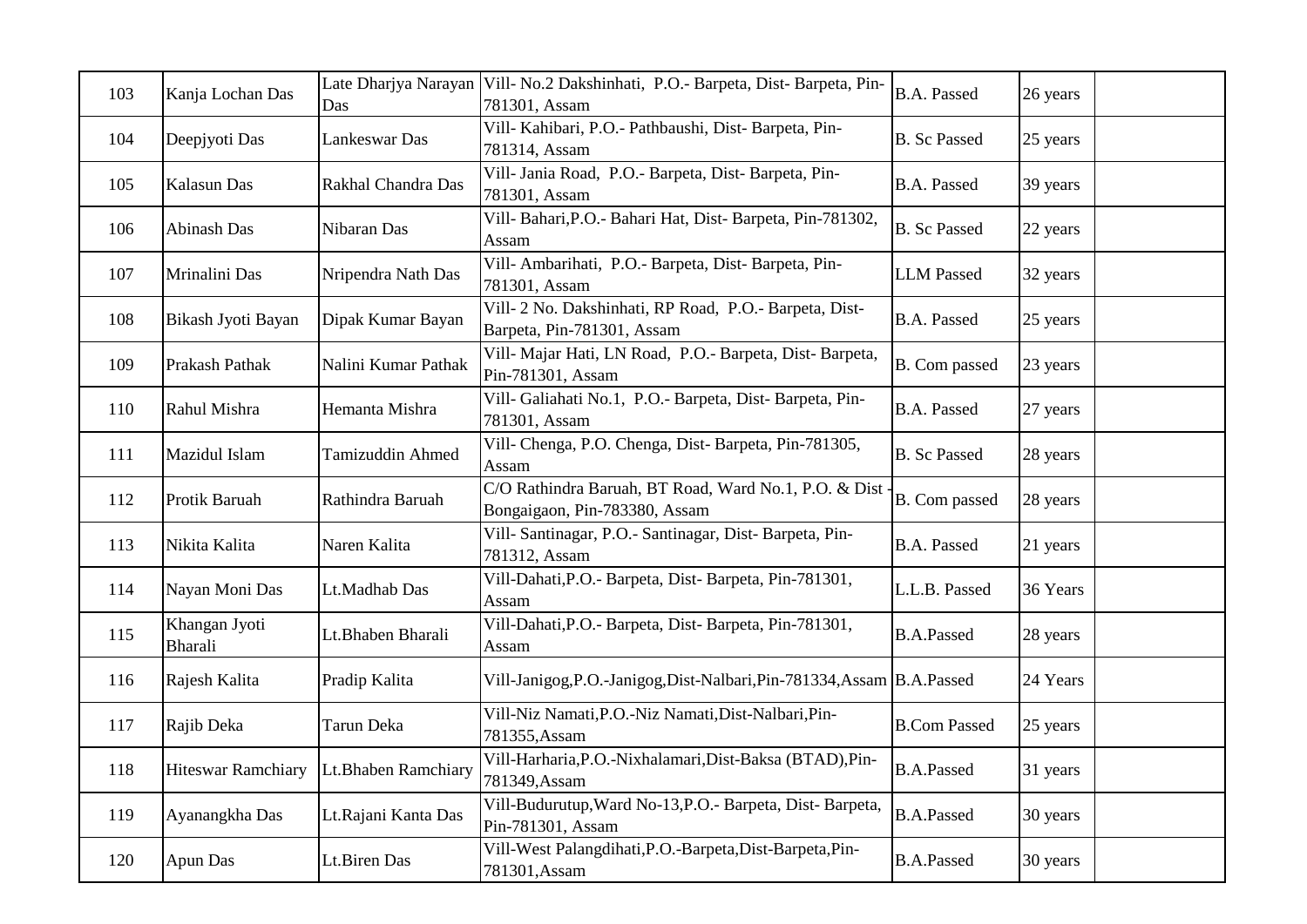| 121 | Amarjyoti Nath      | Deben Ch.Nath            | Vill-Metuwakuchi, Jania Road, P.O.-Barpeta, Dist-<br>Barpeta, Pin-781301, Assam           | <b>B.A.Passed</b>        | 25 years |
|-----|---------------------|--------------------------|-------------------------------------------------------------------------------------------|--------------------------|----------|
| 122 | Nitumani Das        | Lt.Bibhuti Bhusan<br>Das | Vill-Pathsala, Ward No-3, P.O.-Pathsala, Dist-Barpeta, Pin-<br>781325, Assam              | <b>BBA</b> Passed        | 26 years |
| 123 | Rajkumar Deka       | Tarun Ch.Deka            | Vill-Rehabari, Piyoli Phukon Road, H.No-4, Bye Lane-<br>4, Guwahati-781008, Assam         | <b>BBA</b> Passed        | 26 years |
| 124 | Pranab Pathak       | Pamod Pathak             | Vill-Dumoria, P.O.-Bhoukamari, Dist-Barpeta, Pin-<br>781325, Assam                        | <b>B.Sc Passed</b>       | 24 Years |
| 125 | Biswajit Sarkar     | <b>Bimal Sarkar</b>      | Vill-Babupara, ward No-7, P.O.-Barpeta Road, Dist-<br>Barpeta, Pin-781315, Assam          | <b>B.Tech Passed</b>     | 26 years |
| 126 | <b>Jyotimoy Das</b> | <b>Bhuban Ch.Das</b>     | Vill-Brindaban Hati(Sri Kamar Path), P.O.-Barpeta, Dist-<br>Barpeta, Pin-781301, Assam    | <b>B.A. Passed</b>       | 28 years |
| 127 | <b>Mukul Das</b>    | Prasanta Kr.das          | Vill-Kahibari, P.O.-Patbaushi, Dist-Barpeta, Pin-<br>781314, Assam                        | <b>B.A.Passed</b>        | 23 years |
| 128 | Nayan Jyoti Das     | Lt.Monamohan Das         | Vill-Dakshinhati, P.O.-Barpeta, Dist-Barpeta, Pin-<br>781301, Assam                       | <b>B.Sc Passed</b>       | 29 years |
| 129 | Harshajit Ojha      | Pradyumna Kr.Ojha        | Vill-Bilortari Hati, P.O.-Barpeta, Dist-Barpeta, Pin-<br>781301, Assam                    | <b>B.A.Passed</b>        | 26 years |
| 130 | Jinimani Das        | Digambor Das             | Vill-Metuwakuchi, Jania Road(Milan Nagar)P.O.-Barpeta,<br>Dist-Barpeta, Pin-781301, Assam | <b>B.A.Passed</b>        | 25 years |
| 131 | Mantu Deka          | Kiran Deka               | Vill-Borshala, P.O.-Serthebari, Dist-Barpeta, Pin-<br>781307, Assam                       | <b>B.Sc Passed</b>       | 27 years |
| 132 | Bhrigumani Das      | Lt.Krishna Kt.Das        | Vill-Nahati, P.O.-Barpeta, Dist-Barpeta, Pin-781301, Assam   B.A. Passed                  |                          | 34 Years |
| 133 | Bikokhita Dutta     | Deben Ch.Dutta           | Puja Girls Hostel, Azara, Guwahati, Assam                                                 | <b>B.Tech Passed</b>     | 24 Years |
| 134 | <b>Kuldip Das</b>   | Golap Ch.Das             | Vill-Majarhati, H.K.Road, P.O.-Barpeta, Dist-Barpeta, Pin-<br>781301, Assam               | <b>B.A.Passed</b>        | 33 Years |
| 135 | Dipankar Talukdar   | Amarendra Talukdar       | Vill-Puthimari, P.O.-Duramari, Dist-Barpeta, Pin-<br>781317, Assam                        | <b>B.Com Passed</b>      | 24 Years |
| 136 | Sunil Barman        | Kishori Barman           | Vill-Chakabaushi, P.O.- Bhulukadoba, Dist-Barpeta, Pin-<br>781317, Assam                  | <b>B.A.Passed</b>        | 24 Years |
| 137 | Nazma Akhter        | Nazrul Islam             | House No.-21KA, P.O.& Vill-Khablarvitha, Dist-<br>Barpeta, Pin-781352, Assam              | B.A. LLB Passed 25 years |          |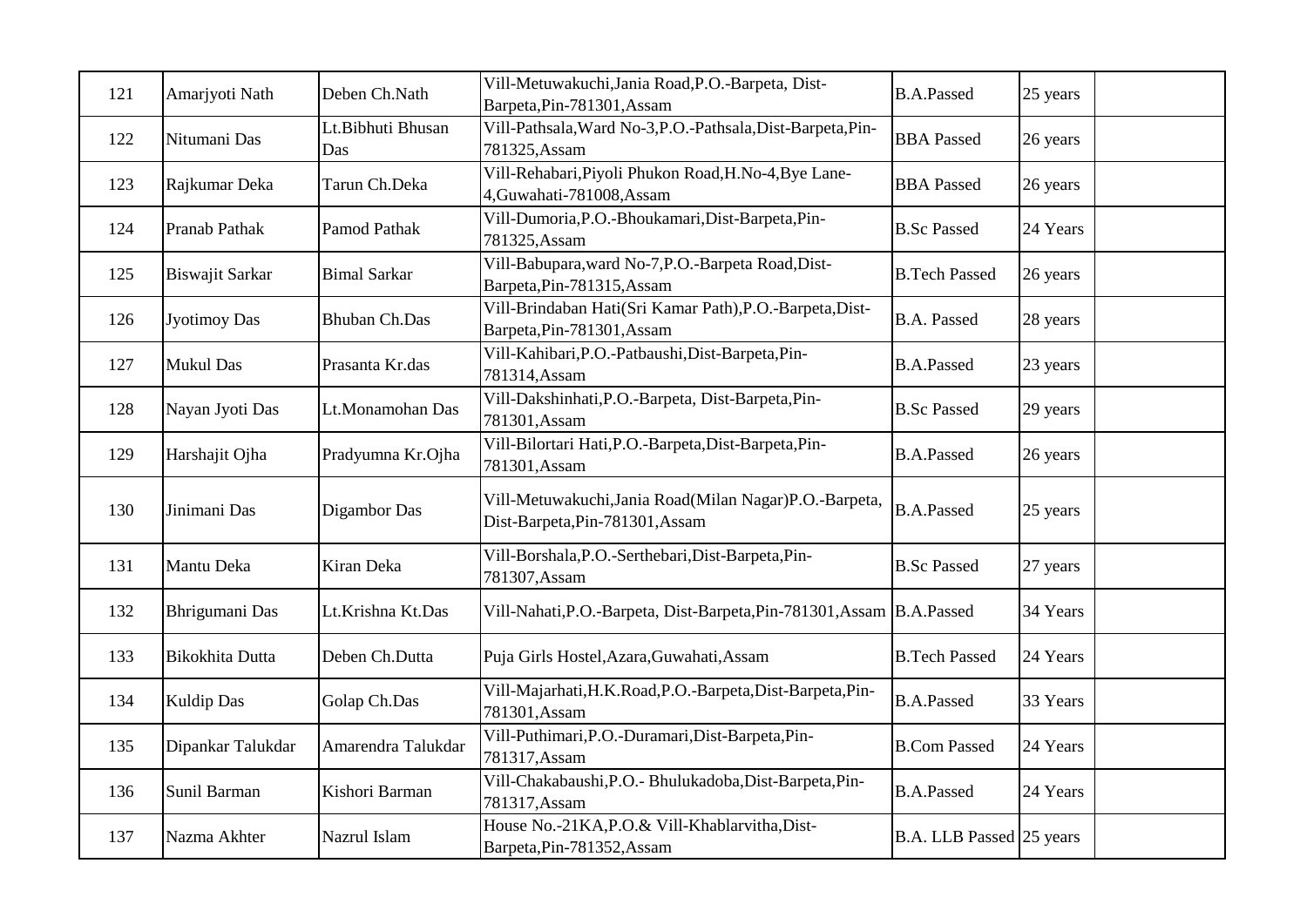| 138 | Khyatirupa Das       | Daksha Kr.Das              | Vill-2 No.Dakhinhati, P.O.-Barpeta, Dist-Barpeta, Pin-<br>781301, Assam                                       | <b>B.A.Passed</b>     | 28 years |
|-----|----------------------|----------------------------|---------------------------------------------------------------------------------------------------------------|-----------------------|----------|
| 139 | Shafiqul Alom        | Mofizul Islam              | Vill-Titapani, P.O.-Balagaon, Dist-Barpeta, Pin-<br>781319, Assam                                             | <b>B.Tech Passed</b>  | 29 years |
| 140 | Altaf Hussain        | Taizuddin                  | Vill-Bhograndha, P.O.-Gajia, Dist-Barpeta, Pin-<br>781314, Assam                                              | <b>B.C.A Passed</b>   | 29 years |
| 141 | <b>Bedabrat Deka</b> | Lt. Suryya Deka            | Vill-Pathsala, P.O.-Pathsala, Dist-Barpeta, Pin-<br>781325, Assam                                             | <b>B.E Passed</b>     | 23 years |
| 142 | Pranjal Das Gupta    | Lt.Ranjan Das Gupta        | C/o-Lt.R.Das Gupta, ASTC Colony, Volvo<br>Point, Ulubari, P.O.-Ulubari, Dist-Kamrup(M), Pin-<br>781007, Assam | <b>B.A. Passed</b>    | 29 years |
| 143 | <b>Suman Das</b>     | Harkanta Das               | Vill-Kumarhati, P.O.-Barpeta, Dist-Barpeta, Pin-<br>781301, Assam                                             | <b>B.A.Passed</b>     | 24 Years |
| 144 | Rimi Das             | Kishori Mohan Das          | Vill-Sundaridiya, Pub Hati, P.O.-Sundaridiya, Dist-<br>Barpeta, Pin-781314, Assam                             | <b>B.A.Passed</b>     | 33 Years |
| 145 | Sumi Sultana         | Mustakin Ali               | Vill-North Barpeta, Azad NagarP.O.-Barpeta, Dist-<br>Barpeta, Pin-781301, assam                               | <b>B.A.Passed</b>     | 25 years |
| 146 | Tamaha Choudhury     | Manoj Kumar<br>Choudhury   | Vill- LCN Road Amolampatty, Ward No.5, P.O.-<br>Barpeta, Dist-Barpeta, Pin-781301, Assam                      | <b>BBA</b> Passed     | 27 years |
| 147 | Banajit Patgiri      | Sanjay Patgiri             | House No. 53, Hengarabari, Lichu Bagan, Uttar Lakhi<br>Nagar, Guwahati 781036, Assam                          | <b>B.A. Passed</b>    | 30 years |
| 148 | Sanjay Das           | Jagarnnath Das             | Vill- Kalayahati, P.O.-Barpeta, Dist-Barpeta, Pin-<br>781301, Assam                                           | <b>B.</b> Sc Passed   | 42 years |
| 149 | Papari Sarma         | Late Hemada Nanda<br>Sarma | Vill- Bamunkuchi, P.O.- Bamunkuchi, Dist- Barpeta, Pin-<br>781326, Assam                                      | <b>B.</b> Sc Passed   | 26 years |
| 150 | Manjit Patgiri       | Tarani Patgiri             | Vill- Muguria, P.O.- Muguria, Dist- Barpeta, Pin-781325,<br>Assam                                             | <b>B.</b> Tech Passed | 26 years |
| 151 | Himangshu Patgiri    | Phulen Patgiri             | Pathsala, Ward No.4 (Milan pur), P.O. Pathsala, Dist-<br>Barpeta, Pin-781325, Assam                           | <b>B.</b> Sc Passed   | 26 years |
| 152 | Ajitav Kakati        | <b>Balen Kakati</b>        | Vill- 2 No. Galiahati, P.O.-Barpeta, Dist-Barpeta, Pin-<br>781301, Assam                                      | B.A. Passed           | 27 years |
| 153 | Dhritasri Das        | Neepon Das                 | Vill- Gandhinagar, P.O.-Barpeta, Dist-Barpeta, Pin-<br>781301, Assam                                          | B.A. Passed           | 23 years |
| 154 | Bibhu Ranjan Bharali | Dambaru Dhar<br>Bharali    | Vill- Near Milan Nagar Namghar, Jania Road,<br>Matuakuchi, P.O.-Barpeta, Dist-Barpeta, Pin-<br>781301, Assam  | <b>B.Sc Passed</b>    | 32 years |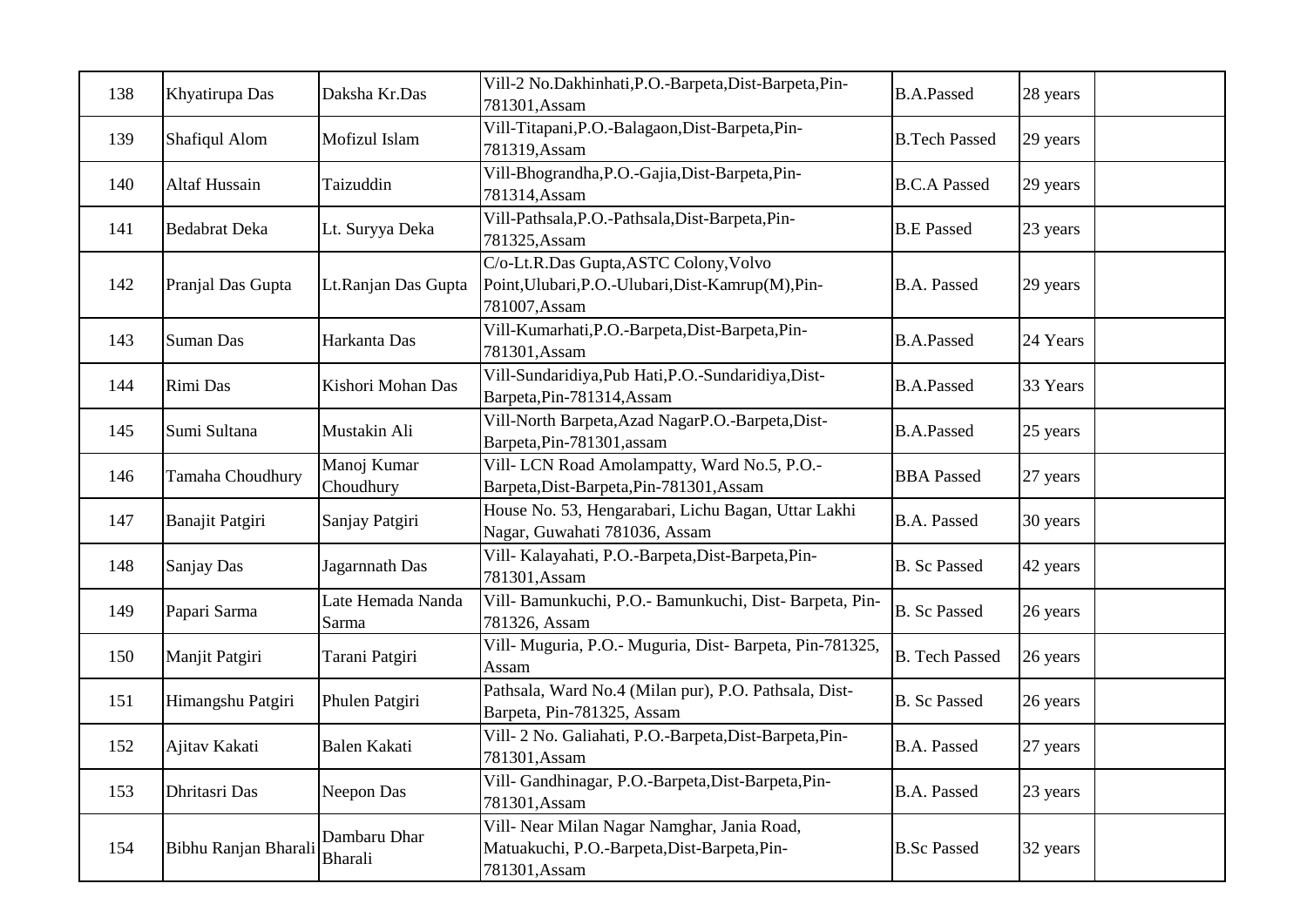| 155 | Kundan Jyoti Das                | Krishna Kanta Das          | Vill- Bilortarihati, RP Road, Ward No.1, P.O.-<br>Barpeta, Dist-Barpeta, Pin-781301, Assam                                       | <b>B.A. Passed</b>    | 28 years |
|-----|---------------------------------|----------------------------|----------------------------------------------------------------------------------------------------------------------------------|-----------------------|----------|
| 156 | <b>Binar Bhushan</b><br>Goswami | Gunindra Dev<br>Goswami    | Vill- Keotkuchi, P.O.- Keotkuchi, Dist- Barpeta, Pin-<br>781309, Assam                                                           | <b>B.A. Passed</b>    | 25 years |
| 157 | Shabana Azmin                   | Shaha Alom                 | Vill- Langla, P.O.- Langla, Dist- Barpeta, Pin-781319,<br>Assam                                                                  | <b>B.A. Passed</b>    | 21 years |
| 158 | Diganta Pathak                  | <b>Gunadhar Pathak</b>     | Vill- Dakshin Hati NO. 3, Ward No.4, P.O.-Barpeta, Dist-<br>Barpeta, Pin-781301, Assam                                           | <b>B.A. Passed</b>    | 28 years |
| 159 | Indrani Ray<br>Choudhury        | Sovangiri Roy<br>Choudhury | Vill- Dakshinhati, (in front of Jiban lata high school) P.O.-<br>Barpeta, Dist-Barpeta, Pin-781301, Assam                        | M.A. passed           | 24 Years |
| 160 | Md. Aynal Hoque                 | Lalchan Ali                | Vill- Nalirpam, P.O.- Naligaon, Dist- Barpeta, Pin-781352,<br>Assam                                                              | M.A. passed           | 32 years |
| 161 | Lokmanash Adhikary              | Debendra Nath<br>Adhikary  | C/O D.N. Adhikary, Vill- Kalayahati, P.O.- Sundaridia,<br>Dist-Barpeta, Pin-781301, Assam                                        | <b>B.</b> Sc Passed   | 35 years |
| 162 | Kakali Das                      | Giridhari Das              | Vill- LN Road, Majar Hati, P.O.-Barpeta, Dist-Barpeta, Pin-<br>781301, Assam                                                     | MCA passed            | 30 years |
| 163 | Hemangee Das                    | Khanindra Nath Das         | Vill- Matuakuchi, Gajia Road, P.O.-Barpeta, Dist-<br>Barpeta, Pin-781301, Assam                                                  | <b>B.</b> Tech Passed | 27 years |
| 164 | Samir Kumar<br>Adhikary         | Santosh Kumar<br>Adhikary  | Vill- Barbila, P.O.- Manikpur, Dist- Bongaigaon, Pin-<br>783392, Assam                                                           | <b>B.A. Passed</b>    | 24 Years |
| 165 | <b>Bhanita</b> Das              | Prafulla Kumar Das         | Vill- Jania Chowk, Sri Kamar Path, P.O.-Barpeta, Dist-<br>Barpeta, Pin-781301, Assam                                             | <b>B.A. Passed</b>    | 34 Years |
| 166 | Parag Das                       | Sanatan Das                | Vill- Gandhinagar, P.O.-Barpeta, Dist-Barpeta, Pin-<br>781301, Assam                                                             | <b>B.A. Passed</b>    | 26 years |
| 167 | Gitumani Haloi                  | Late Karuna Kanta<br>Haloi | C/O Menaka Haloi, Vill- Bargandubi, P.O. Bangaon, Dist-<br>Barpeta, Pin-781375, Assam                                            | M. Sc passed          | 33 Years |
| 168 | <b>Bidyut Das</b>               | Raben Das                  | Vill- Matuakuchi, P.O.-Barpeta, Dist-Barpeta, Pin-<br>781301, Assam                                                              | <b>B.A. Passed</b>    | 23 years |
| 169 | Pankaj Das                      | Laba Ram Das               | Vill- Dangharkuchi, P.O.- Sonkuchi, Dist- Barpeta, Pin-<br>781314, Assam                                                         | B. Com passed         | 22 years |
| 170 | Madhumita Das                   | Radhika Nanda Das          | Vill- Brindaban Hati, P.O.- Barpeta, Dist- Barpeta, Pin-<br>781301, Assam                                                        | <b>B.A. Passed</b>    | 30 years |
| 171 | Nitul Pran Hazarika             | Late Baloram<br>Hazarika   | C/O Achyut Chandra Medhi, Seuj Nagar Path, Bhatta dev<br>Nagar, Ground Floor, P.O. Pathsala, Dist-Barpeta, Pin-<br>781325, Assam | M.A. & LLB<br>Passed  | 41 years |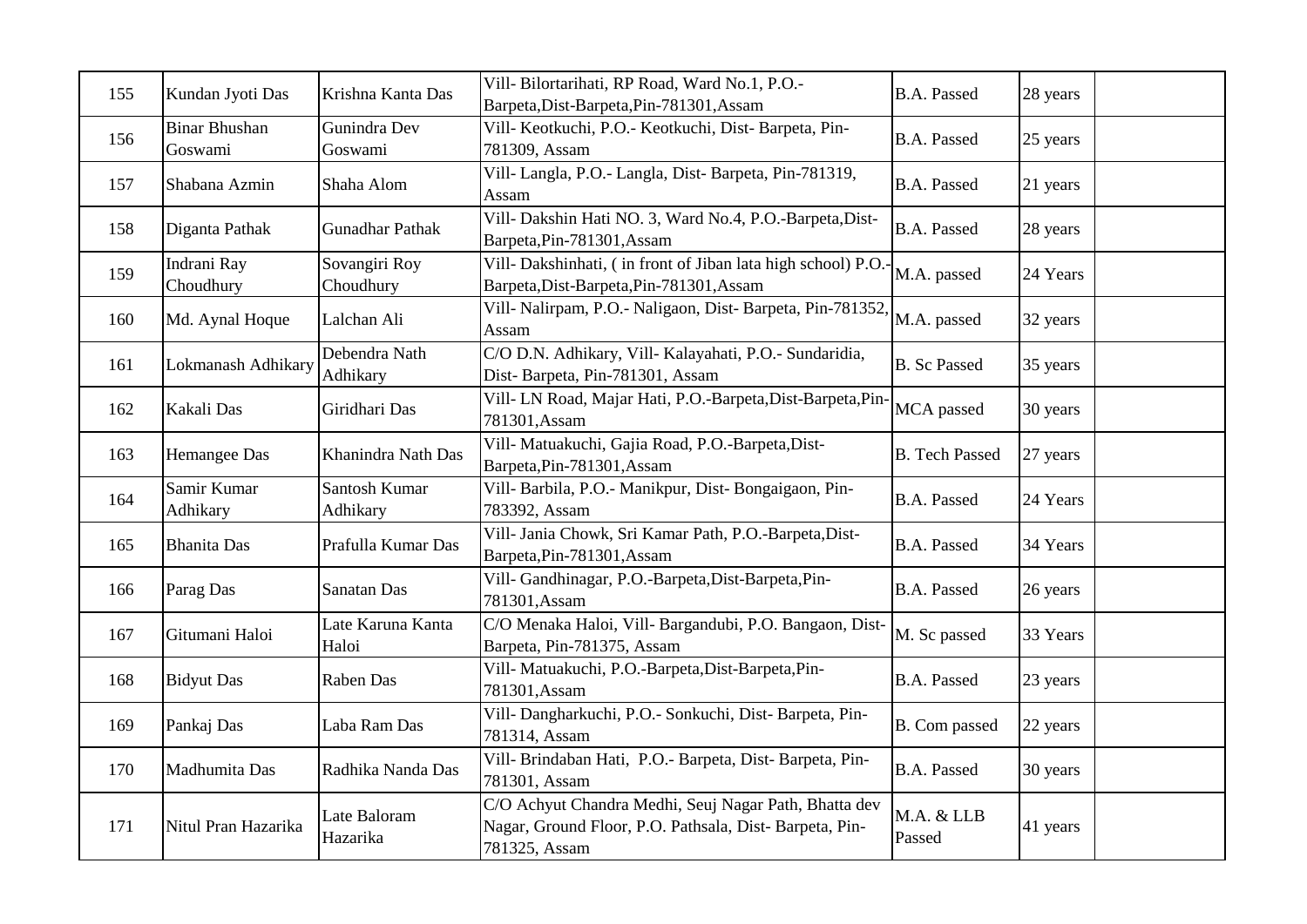| 172 | Plabina Das                    | Sashi Dhar Das              | Vill- Seujpur, P.O. Barpeta Raod, Dist- Barpeta, Pin-<br>781315, Assam                              | <b>B.</b> Sc Passed | 25 years |
|-----|--------------------------------|-----------------------------|-----------------------------------------------------------------------------------------------------|---------------------|----------|
| 173 | Dipanjali Das                  | Late Matilal Das            | House No.1, Natun Path Hatigaon, P.O. Hatigaon, Dist-<br>Kamrup, Pin-781038, Assam                  | B. E. Passed        | 34 Years |
| 174 | Nayanjyoti Thakuria            | Nakul Chandra<br>Thakuria   | Udayan, Azara, P.O.- Azara, Dist- Kamrup(M), Pin-<br>781017, Assam                                  | B. E. Passed        | 29 years |
| 175 | Jitu Barman                    | Dilip Barman                | C/O Chitralekha Devi, Japorigog, Krishna Nagar, P.O.-<br>Dispur, Dist- Kamrup(M), Pin-781005, Assam | <b>B.A. Passed</b>  | 27 years |
| 176 | Pallabi Bayan                  | Ghanashyam Bayan            | Vill- Matuakuchi Jail Road, P.O.-Barpeta, Dist-Barpeta, Pin-<br>781301, Assam                       | <b>B.A. Passed</b>  | 23 years |
| 177 | Nabadeep Das                   | Bimalendra Narayn<br>Das    | Vill- Gandhinagar, Near M.C. College, Road, P.O.-<br>Barpeta, Dist-Barpeta, Pin-781301, Assam       | <b>B.A. Passed</b>  | 26 years |
| 178 | <b>Inamul Hasan</b>            | Abdul Ali                   | Vill- Majgaon, P.O.- Majgaon, Dist- Barpeta, Pin-781313,<br>Assam                                   | <b>MBA</b> Passed   | 27 years |
| 179 | Amit Sarma                     | Ajit Sarma                  | Vill- Bamun Baradi, P.O. Baradi, Dist- Barpeta, Pin-<br>781314, Assam                               | <b>B.A. Passed</b>  | 24 Years |
| 180 | Durga Sankar Kakati            | Bagi Ram Kakati             | Vill- Milan pur, P.O. Tangla, Dist- Udalguri, Pin-784521,<br>Assam                                  | B. Com passed       | 23 years |
| 181 | <b>Bhargav Munin</b><br>Pathak | Munindra Pathak             | Vill- Budarurtup, P.O.-Barpeta, Dist-Barpeta, Pin-<br>781301, Assam                                 | <b>B.</b> Sc Passed | 25 years |
| 182 | <b>Benu Das</b>                | <b>Ujjal Das</b>            | Ram Thakur Nagar, Ward No.11, P.O.- Lumding, Dist-<br>Hojai, Pin-782447, Assam                      | <b>B.</b> Sc Passed | 23 years |
| 183 | Pranjit Sutradhar              | Kartik Chandra<br>Sutradhar | Vill- Kujirdahati, JP Road, P.O.- Barpeta, Dist- Barpeta,<br>Pin-781301, Assam                      | M.A. passed         | 40 years |
| 184 | Dipjyoti Nayak                 | <b>Bimal Chandra Nayak</b>  | Vill- Dakshinhati, P.O.-Barpeta, Dist-Barpeta, Pin-<br>781301, Assam                                | B. E. Passed        | 26 years |
| 185 | Sarajit Deka                   | Late Chakra Dhar<br>Deka    | Vill & P.O. Gahiya, Dist-Barpeta, Pin-781311, Assam                                                 | <b>B.A. Passed</b>  | 33 Years |
| 186 | Champak Talukdar               | Phani Dhar Talukdar         | Vill- Satra Baradi, P.O.- Baradi, Dist- Barpeta, Pin-<br>781314, Assam                              | <b>B.A. Passed</b>  | 37 years |
| 187 | Kabindra Deva<br>Mishra        | Narendra Deva<br>Mishra     | Vill- Pathbaushi, P.O.- Pathbaushi, Dist- Barpeta, Pin-<br>781314, Assam                            | <b>B.A. Passed</b>  | 29 years |
| 188 | Dhruba Jyoti Das               | Hemen Das                   | Vill- Matuakuchi, Sajia Road, P.O.-Barpeta, Dist-<br>Barpeta, Pin-781301, Assam                     | <b>B.A. Passed</b>  | 24 Years |
| 189 | Ivleena Raja                   | Hanif Raja                  | Vill- Sarupeta, P.O.- Sarupeta, Dist- Barpeta, Pin-781318,<br>Assam                                 | <b>B.A. Passed</b>  | 27 years |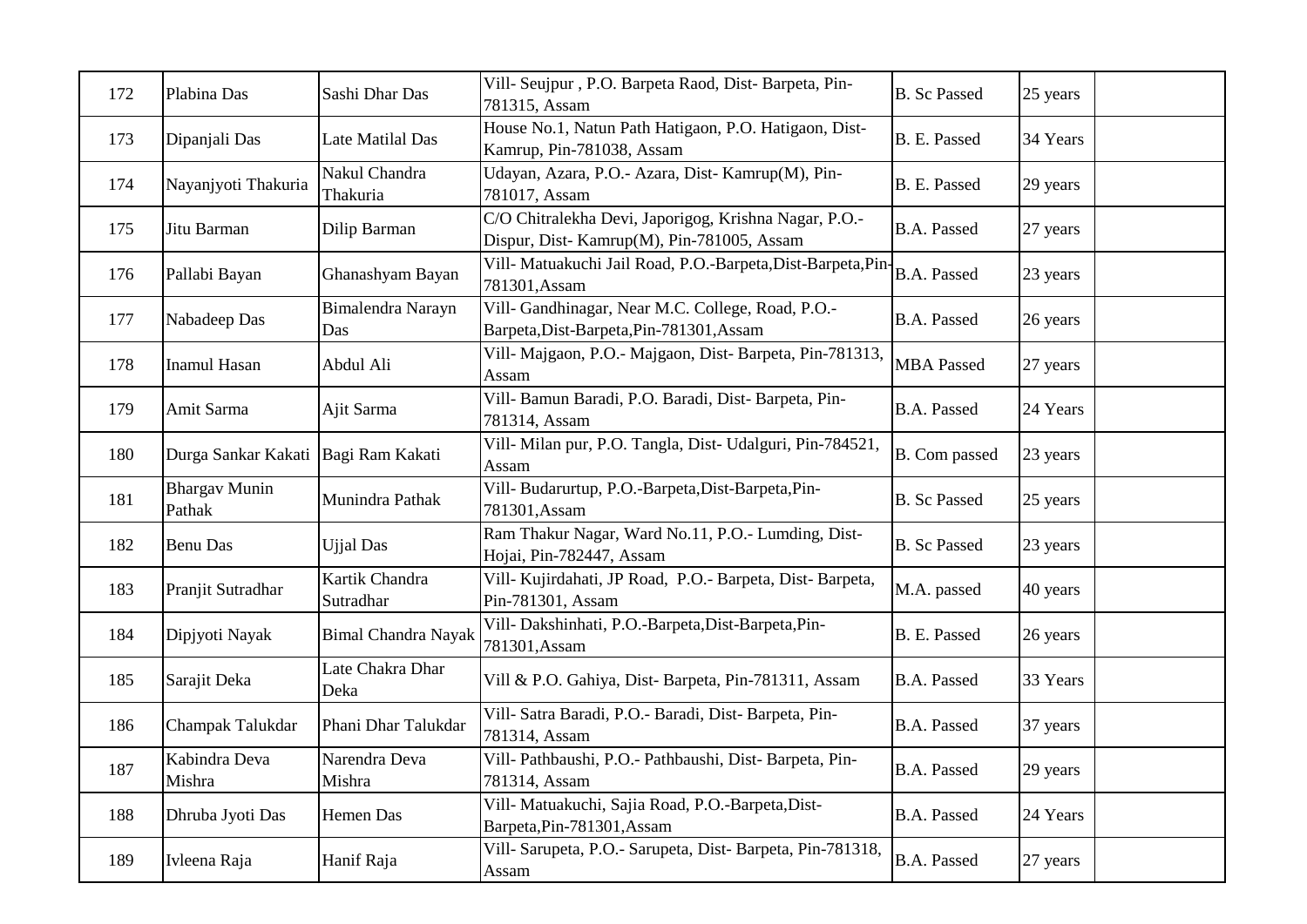| 190 | Dhanjit Das             | Khanin Das                | Vill- Bilortari hati, P.O.-Barpeta, Dist-Barpeta, Pin-<br>781301, Assam                                   | <b>B.A. Passed</b>    | 32 years |
|-----|-------------------------|---------------------------|-----------------------------------------------------------------------------------------------------------|-----------------------|----------|
| 191 | Mallika Das             | Dugdha Ram Das            | Vill- Budarurtup, P.O.-Barpeta, Dist-Barpeta, Pin-<br>781301, Assam                                       | <b>B.A. Passed</b>    | 27 years |
| 192 | Papu Saha               | Prabhat Chandra Saha      | Vill- Chodhury Path 2, P.O.- Howly, Dist- Barpeta, Pin-<br>781316, Assam                                  | <b>B.</b> Sc Passed   | 27 years |
| 193 | Sikdar Julekha<br>Ahmed | Lukman Ali                | Vill-Titakuchi, P.O.- Radhakuchi, Dist-Barpeta, Pin-<br>781039, Assam                                     | <b>B.A. Passed</b>    | 21 years |
| 194 | Minakshee Sharma        | Sushil Kumar Sharma       | Vill- North Barpeta Road, In front of Railway Staiton,<br>B.D.O Office Road, Ward No.2, Pin-781315, Assam | <b>B.A. Passed</b>    | 32 years |
| 195 | Jahanabi Pathak         | Dhananjoy Pathak          | Vill- Sukhlata Path, Jania Road, P.O.-Barpeta, Dist-<br>Barpeta, Pin-781301, Assam                        | <b>B.</b> Sc Passed   | 21 years |
| 196 | Nipan Barman            | Late Padma Nath<br>Barman | Vill- Barbang, P.O.- Barbang, Dist- Barpeta, Pin-781325,<br>Assam                                         | <b>B.A. Passed</b>    | 32 years |
| 197 | <b>Buljit Das</b>       | Das                       | Late Madhab Chandra Vill-Dalahati, P.O.-Barpeta, Dist-Barpeta, Pin-<br>781301, Assam                      | <b>B.A. Passed</b>    | 36 Years |
| 198 | Susmita Das             | <b>Utpal Kumar Das</b>    | Vill- Ganakuchi Pathar, P.O.- Santinagar, Dist- Barpeta,<br>Pin-781314, Assam                             | B.A. Passed           | 22 years |
| 199 | Subrata Goswami         | Late Lila Dhar<br>Goswami | Vill- Gandhinagar, P.O.-Barpeta, Dist-Barpeta, Pin-<br>781301, Assam                                      | <b>B.A. Passed</b>    | 41 years |
| 200 | Deepjyoti Das           | Prahalad Das              | Vill- Bilortarihati, P.O.-Barpeta, Dist-Barpeta, Pin-<br>781301, Assam                                    | <b>B.A. Passed</b>    | 21 years |
| 201 | Garishma Das            | Phulendra Das             | Vill- Majkushi, P.O.- Pathbaushi, Dist- Barpeta, Pin-<br>781314, Assam                                    | <b>B.A. Passed</b>    | 23 years |
| 202 | Dimpl Das               | Susil Ds                  | Vill- Kujirda Hati, P.O.-Barpeta, Dist-Barpeta, Pin-<br>781301, Assam                                     | <b>B.A. Passed</b>    | 28 years |
| 203 | Bikashita Saikia        | Late Mahendra Saikia      | Vill- Kalayahati, P.O.-Barpeta, Dist-Barpeta, Pin-<br>781314, Assam                                       | <b>B.A. Passed</b>    | 24 Years |
| 204 | Nabajyoti Deka          | Jogen Deka                | Fatasil Ambari, Dilip Hujuri Path, Near Shiv Mandir,<br>Segunbari, Guwahati, Pin-781025, Assam            | <b>B.A. Passed</b>    | 21 years |
| 205 | Kabita Das              | Dhruba Das                | Vill- 1 No. Galiahati, P.O.-Barpeta, Dist-Barpeta, Pin-<br>781301, Assam                                  | <b>B.A. Passed</b>    | 27 years |
| 206 | Sabina Begum            | Abul Kashem               | Vill- Azad Nagar, P.O.- Barpeta Road, Dist- Barpeta, Pin-<br>781315, Assam                                | <b>B.</b> Tech Passed | 24 Years |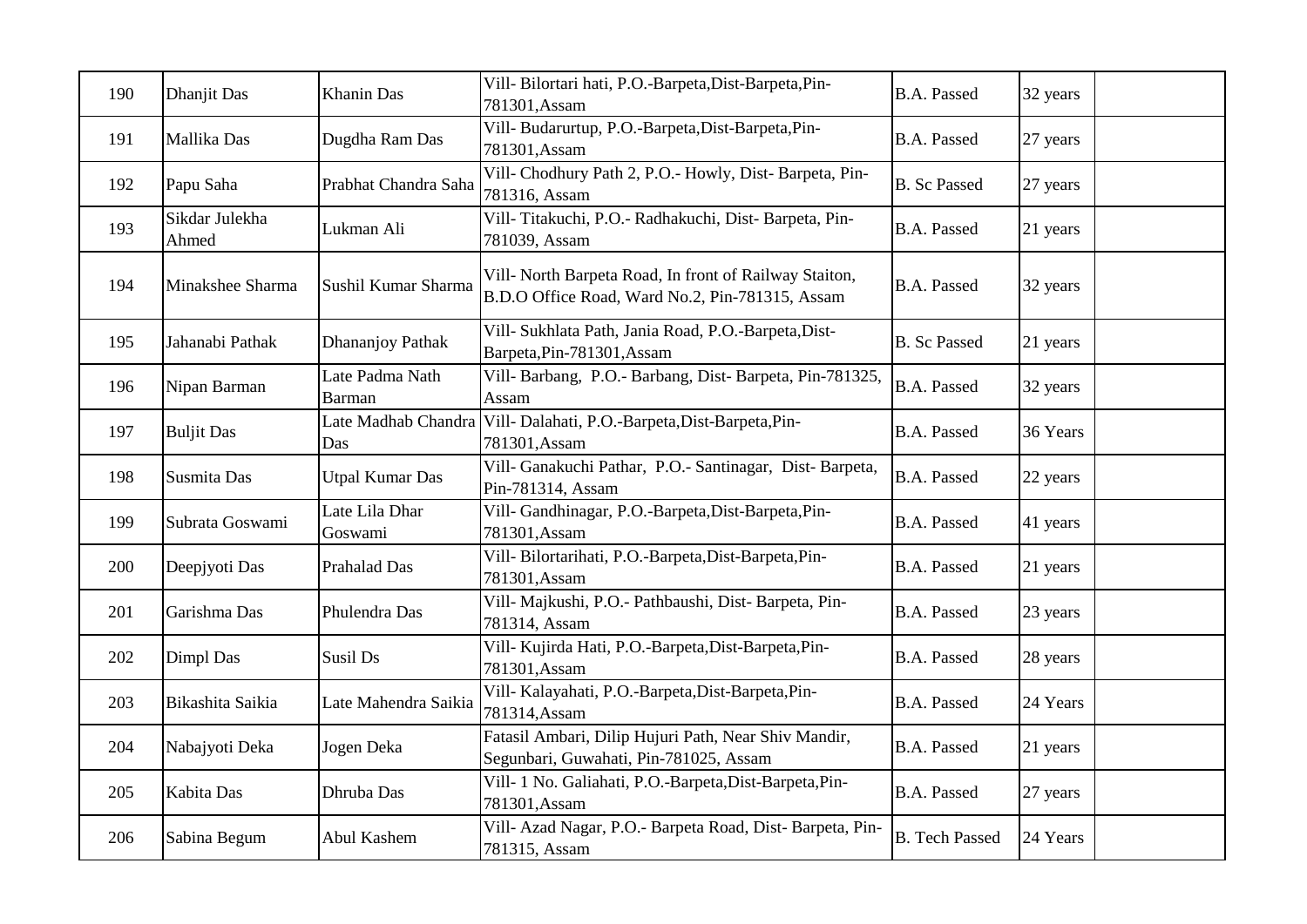| 207 | Dipankar Sonowal                      | Gunindra Sonowal         | Vill- Sorbhog, Ward No.4, P.O.- Sorbhog, Dist- Barpeta,<br>Pin-781317, Assam                                                        | <b>B.C.A Passed</b>   | 27 years |
|-----|---------------------------------------|--------------------------|-------------------------------------------------------------------------------------------------------------------------------------|-----------------------|----------|
| 208 | Gautam Kalita                         | Ramesh Kalita            | Vill- Nathkuchi No.1, Medhipara, P.O. Nathkuchi, Dist-<br>Nablbari, Pin-781355, Assam                                               | <b>B.A. Passed</b>    | 32 years |
| 209 | Chandasmita Pathak                    | Rajmohan Pathak          | Vill- Bhakatpara, P.O.- Santinagar, Dist- Barpeta, Pin-<br>781314, Assam                                                            | <b>B.A. Passed</b>    | 25 years |
| 210 | Hrishikesh Das                        | Prabhat chandra Das      | Vill- Matuakuchi, Jania, P.O.- Barpeta, Dist- Barpeta, Pin-<br>781301, Assam                                                        | <b>B.</b> Sc Passed   | 27 years |
| 211 | Shariful Alam                         | Late Abdur Rahman        | Vill- Barbarijhar, P.O.- Howly, Dist- Barpeta, Pin-781316,<br>Assam                                                                 | MCA passed            | 28 years |
| 212 | <b>Homen</b> Das                      | Lokendra Nath Das        | Vill- Matuakuchi, Jania Road, P.O.- Barpeta, Dist-<br>Barpeta, Pin-781301, Assam                                                    | <b>B.</b> Sc Passed   | 26 years |
| 213 | Trishna Das                           | Dharanidhar Das          | Vill- Madhya Matuakuci, P.O.-Barpeta, Dist-Barpeta, Pin-<br>781301, Assam                                                           | <b>B.</b> Tech Passed | 24 Years |
| 214 | Anjan Jyoti Mahanta                   | Banamali Mahanta         | Vill- Raipur, P.O.- Raipur, Dist- Barpeta, Pin-781325,<br>Assam                                                                     | <b>B.A. Passed</b>    | 27 years |
| 215 | <b>Tridib Das</b>                     | <b>Kamal Chandra Das</b> | Vill- Matuakuchi Barpeta Town, P.O.- Barpeta, Dist-<br>Barpeta, Pin-781301, Assam                                                   | <b>B.A. Passed</b>    | 25 years |
| 216 | Laki Hasina Khatun                    | Hanif Uddin              | Vill & P.O. - Bonghugi, Dist- Barpeta, Pin-781321, Assam B.A. Passed                                                                |                       | 22 years |
| 217 | Lutfur Rahman                         | Mahbubar Rahman          | Vill- B.K. Road, Muslimpatty, P.O.- Barpeta, Dist-<br>Barpeta, Pin-781301, Assam                                                    | <b>B.A. Passed</b>    | 28 years |
| 218 | <b>Bikash Kumar</b><br>Mahato         | <b>Indra Dev Mahato</b>  | Vill- Kumharj Patty, P.O.- Doomdooma, Dist-Tinsukia,<br>Pin-786151, Assam                                                           | <b>BCA</b> passed     | 26 years |
| 219 | Kumar Kashayap Das Khanindra Nath Das |                          | Vill- Matuakuchi, Gajia Road, P.O.-Barpeta, Dist-<br>Barpeta, Pin-781301, Assam                                                     | <b>B.A. Passed</b>    | 25 years |
| 220 | Nasir Uddin Ahmed                     | Late Imarat Bhuyan       | Howly, Ward No.3, Giyarath Path, P.O.- Howly, Dist-<br>Barpeta, Pin-781316, Assam                                                   | <b>B.</b> Sc Passed   | 36 Years |
| 221 | Rumi Pathak                           | <b>Dharmeswar Pathak</b> | Vill- Santinagar, Near BT. College, P.O.- Santinagar, Dist-<br>Barpeta, Pin-781314, Assam                                           | <b>B.A. Passed</b>    | 31 years |
| 222 | Sachanga Das                          | Dipankar Das             | Vill- Dahati, P.O.- Barpeta, Dist- Barpeta, Pin-781301,<br>Assam                                                                    | <b>B.A. Passed</b>    | 24 Years |
| 223 | Sanjib Barman                         | Pabitra Barman           | C/O Pabitra Barman, Hengarabari, Lichu Bagan, Namghar<br>Path, House No.04, P.O. Hengarabari, Dist-Kamrup (M),<br>Pin-780136, Assam | <b>B.Com Passed</b>   | 27 years |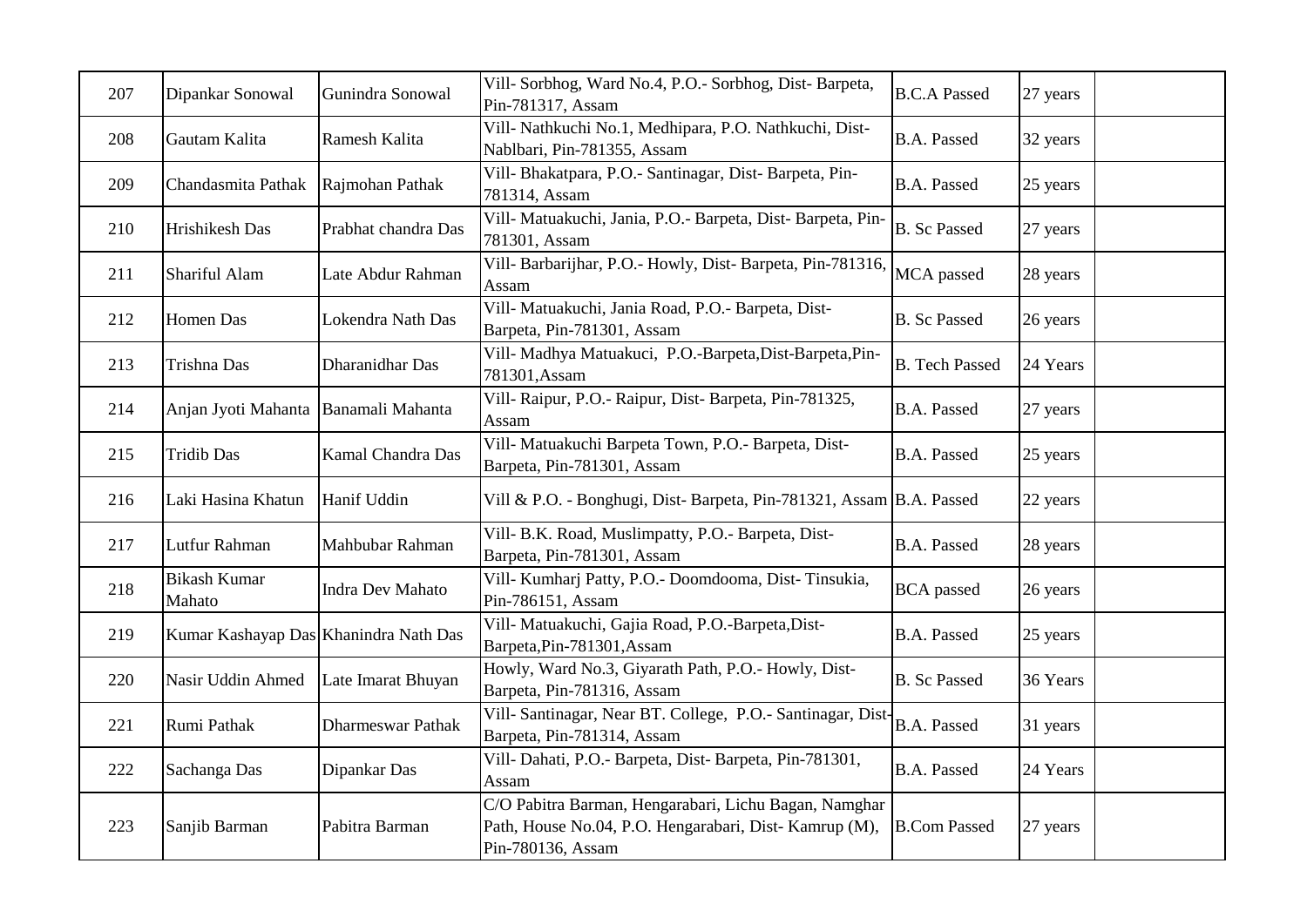| 224 | <b>Rupam Pathak</b>      | Late Khargeswar<br>Pathak | Vill- Barsaderi, P.O.- Bhotanta Saderi, Dist- Barpeta, Pin-<br>781325, Assam                 | <b>B.Com Passed</b>  | 27 years |
|-----|--------------------------|---------------------------|----------------------------------------------------------------------------------------------|----------------------|----------|
| 225 | Bijeta Bayan             | Gnanendra Bayan           | Vill- Kujirdamati, JP Road, P.O.- Barpeta, Dist- Barpeta,<br>Pin-781301, Assam               | <b>B.A. Passed</b>   | 24 Years |
| 226 | Kamal Krishna<br>Pathak  | Nripendra Pathak          | Vill- Madhya Matuakuci, P.O.-Barpeta, Dist-Barpeta, Pin-<br>781301, Assam                    | M.A. passed          | 27 years |
| 227 | Dhanjita Bayan           | Krishna Kanta Bayan       | Vill- Brindaban Hati, P.O.- Barpeta, Dist- Barpeta, Pin-<br>781301, Assam                    | <b>B.A. Passed</b>   | 21 years |
| 228 | Krishna Baruah           | Harn Baruah               | Vill- Jakhalirpar, P.O.- Simlaguri, Dist- Baksa, Pin-<br>781313, Assam                       | <b>B.A. Passed</b>   | 25 years |
| 229 | Habibar Rahman           | Late Siddik Ali           | Vill- Gandhinagar, P.O.- Barpeta, Dist- Barpeta, Pin-<br>781301, Assam                       | <b>B.A. Passed</b>   | 35 years |
| 230 | Daisy Devi               | Arun Sarma                | Vill- Matuakuchi, Near Irrigation Office, P.O.- Barpeta,<br>Dist-Barpeta, Pin-781301, Assam  | <b>B.A. Passed</b>   | 34 Years |
| 231 | Pampi Das                | Iswar Chandra Das         | Vill- Bilortarihati, Near Ram Ray Stadium, P.O.- Barpeta,<br>Dist-Barpeta, Pin-781301, Assam | <b>B.A.</b> Passed   | 29 years |
| 232 | Rupsikha Medhi           | Late Kunja Lal Medhi      | Vill- Galiahati No.1, P.O.- Barpeta, Dist- Barpeta, Pin-<br>781301, Assam                    | <b>B.A. Passed</b>   | 34 Years |
| 233 | Nurul Islam              | Abu Musa Mandal           | Vill- Kachumara, P.O.- Kachumara, Dist-Barpeta, Pin-<br>781127, Assam                        | <b>B.A.</b> Passed   | 25 years |
| 234 | Ajay Kumar Ghosh         | Jiban Ghosh               | Joy Nagar, Gossaigaon, Ward No.4, P.O. Gossaigaon, Dist-<br>Kokrajhar, BTAD, Pin-783360      | <b>B.A.</b> Passed   | 28 years |
| 235 | Sauravananda<br>Talukdar | Gaurabananda<br>Talukdar  | Vill- Sarthebari, P.O.- Sarthebari, Dist- Barpeta, Pin-<br>781307, Assam                     | <b>B.</b> Sc Passed  | 31 years |
| 236 | Saranga Ojah             | Pradyamna Kumar<br>Ojah   | Vill- Bilortarihati, P.O.- Barpeta, Dist- Barpeta, Pin-<br>781301, Assam                     | <b>B.A. Passed</b>   | 25 years |
| 237 | Hira Mani Bayan          | Ghanashyam Bayan          | Vill- Matuakuchi Jail Road, P.O.-Barpeta, Dist-Barpeta, Pin-<br>781301, Assam                | <b>B.A. Passed</b>   | 31 years |
| 238 | Goutam Ojah              | Gangaprashad Ojah         | Vill- Kalayahati, Sundaridia, P.O.- Barpeta, Dist- Barpeta,<br>Pin-781301, Assam             | B.A. & LLB<br>Passed | 36 Years |
| 239 | Saddam Hussain           | Ali Akbar                 | Vill- Medhitary, P.O.- Gajia, Dist- Barpeta, Pin-781314,<br>Assam                            | <b>B.</b> Sc Passed  | 25 years |
| 240 | Mridusmita Gayan         | Dijendra Nath Gayan       | Vill- Matuakuchi, Jania Road, P.O.- Barpeta, Dist-<br>Barpeta, Pin-781301, Assam             | <b>B.A. Passed</b>   | 21 years |
| 241 | Pranab Saikia            | Kanak Saikia              | Vill- Sundaridia, P.O.- Sundaridia, Dist- Barpeta, Pin-<br>781301, Assam                     | <b>B.A. Passed</b>   | 29 years |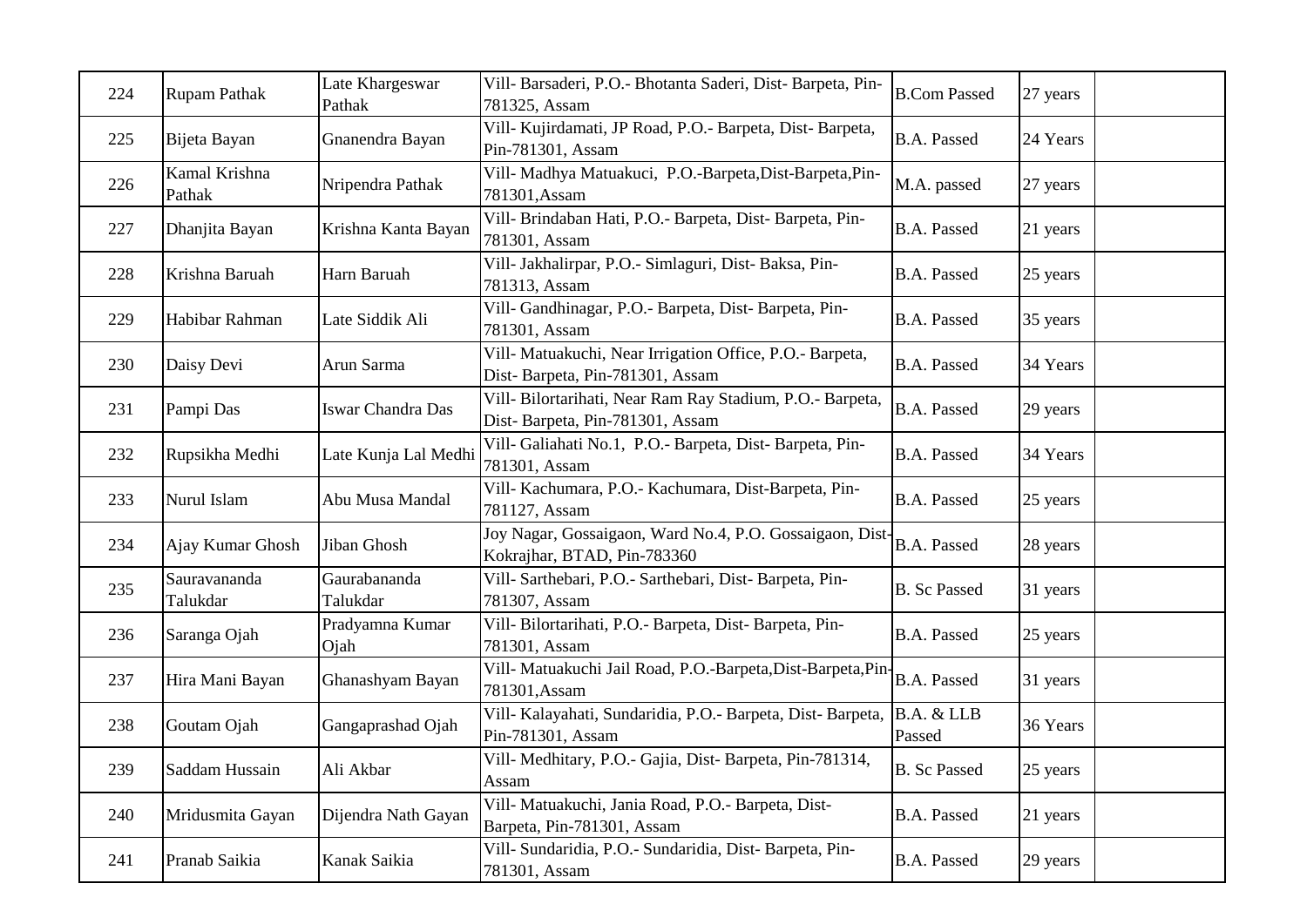| 242 | Monoranjan<br>Goswami     | <b>Bhatta Dev Goswami</b>    | Beltola, Gosaibari, House No.20, Near Bon Gaon College<br>Bridge Mathauri Road, Guwahati Kamrup (M), P.O.-<br>Beltola, Pin-781028, Assam | <b>B.Com Passed</b> | 25 years |  |
|-----|---------------------------|------------------------------|------------------------------------------------------------------------------------------------------------------------------------------|---------------------|----------|--|
| 243 | Kankan Goswami            | Madhusudhan<br>Goswami       | Vill- Elengidal, P.O. Bhadra, Dist- Nalbari, Pin-781334,<br>Assam                                                                        | <b>B.</b> Sc Passed | 23 years |  |
| 244 | Rahul Choudhury           | Khanindra Choudhury          | Vill- Bamakhata, P.O.- Bamakhata, Dist- Barpeta, Pin-<br>781325, Assam                                                                   | <b>B.A. Passed</b>  | 26 years |  |
| 245 | Ankur Jyoti Das           | Late Girija Mohan<br>Das     | Vill- Matuakuchi Gajia Road, P.O.- Barpeta, Dist-<br>Barpeta, Pin-781301, Assam                                                          | <b>B.A. Passed</b>  | 25 years |  |
| 246 | Kuladeep Deka             | Rmesh Chandra Deka           | Hose NO.11, HD Path, Town- Ghuramara, Beltola,<br>Guwahati, Kamrup(M), Pin-781028, Assam                                                 | <b>BCA</b> passed   | 30 years |  |
| 247 | Mehmud Sikdar             | Late Abu Taleb<br>Sikdar     | Vill- Ganakpara, P.O.- Makrikuchi, Dist- Barpeta, Pin-<br>781305, Asssam                                                                 | <b>B.A. Passed</b>  | 33 Years |  |
| 248 | Anowar Hussain            | Abdul Ali                    | Vill & P.O. - Mukalmua, Dist- Nalbari, Pin-781126,<br>Assam                                                                              | <b>B.A. Passed</b>  | 29 years |  |
| 249 | Kamal Krishna Das         | Narendra Nath Das            | vill- Sibbari Road, P.O.- Barpeta, Dist- Barpeta, Pin-<br>781301, Assam                                                                  | B.A. Passed         | 28 years |  |
| 250 | Pranab Jyoti<br>Talukdar  | Ranjit Talukdar              | Vill- Jania Road, Milan Nagar, P.O.- Barpeta, Dist-<br>Barpeta, Pin-781301, Assam                                                        | <b>B.A. Passed</b>  | 30 years |  |
| 251 | Namita Kalita             | Late Harendra Nath<br>Kalita | Vill- Anandapur, P.O.- Nityananda, Dist- Barpeta, Pin-<br>781329                                                                         | <b>B.A. Passed</b>  | 26 years |  |
| 252 | Gulancha Kumari<br>Das    | Dhananjoy Das                | Vill- Dahati, Ward No.11, P.O.- Barpeta, Dist- Barpeta,<br>Pin-781301, Assam                                                             | MCA passed          | 29 years |  |
| 253 | Mrinal Jyoti<br>Choudhury | Phulen Choudhury             | Vill- Budarurtup, P.O.-Barpeta, Dist-Barpeta, Pin-<br>781301, Assam                                                                      | <b>B.Sc Passed</b>  | 28 years |  |
| 254 | Kangkan Pathak            | Abani Pathak                 | Vill- Ambarihati, Amolapatty, P.O.- Barpeta, Dist-<br>Barpeta, Pin-781301, Assam                                                         | <b>B.A. Passed</b>  | 24 Years |  |
| 255 | Kangkan Das               | <b>Biren</b> Das             | Vill- Matuakuchi, P.O.- Barpeta, Dist- Barpeta, Pin-<br>781301, Assam                                                                    | <b>B.A. Passed</b>  | 27 years |  |
| 256 | <b>Bhargabee Das</b>      | Khanindra Nath Das           | House No. 84, Patharkuwari, Near Karbi Sangha Club,<br>Guwahati, 781171, Assam                                                           | <b>B.Com Passed</b> | 24 Years |  |
| 257 | Girendra Chandra<br>Keot  | Pratap Chandra Keot          | 2 No. Kharghuli, Suraj Nagar, Narengi, Kamrup, Pin-<br>781026, Assam                                                                     | <b>B.Com Passed</b> | 25 years |  |
| 258 | Nayan Moni Ojah           | Dayamay Ojah                 | Vill- Howly Town, Ward No.1, P.O.- Howly, Dist-<br>Barpeta, Pin-781316, Assam                                                            | <b>B.Com Passed</b> | 21 years |  |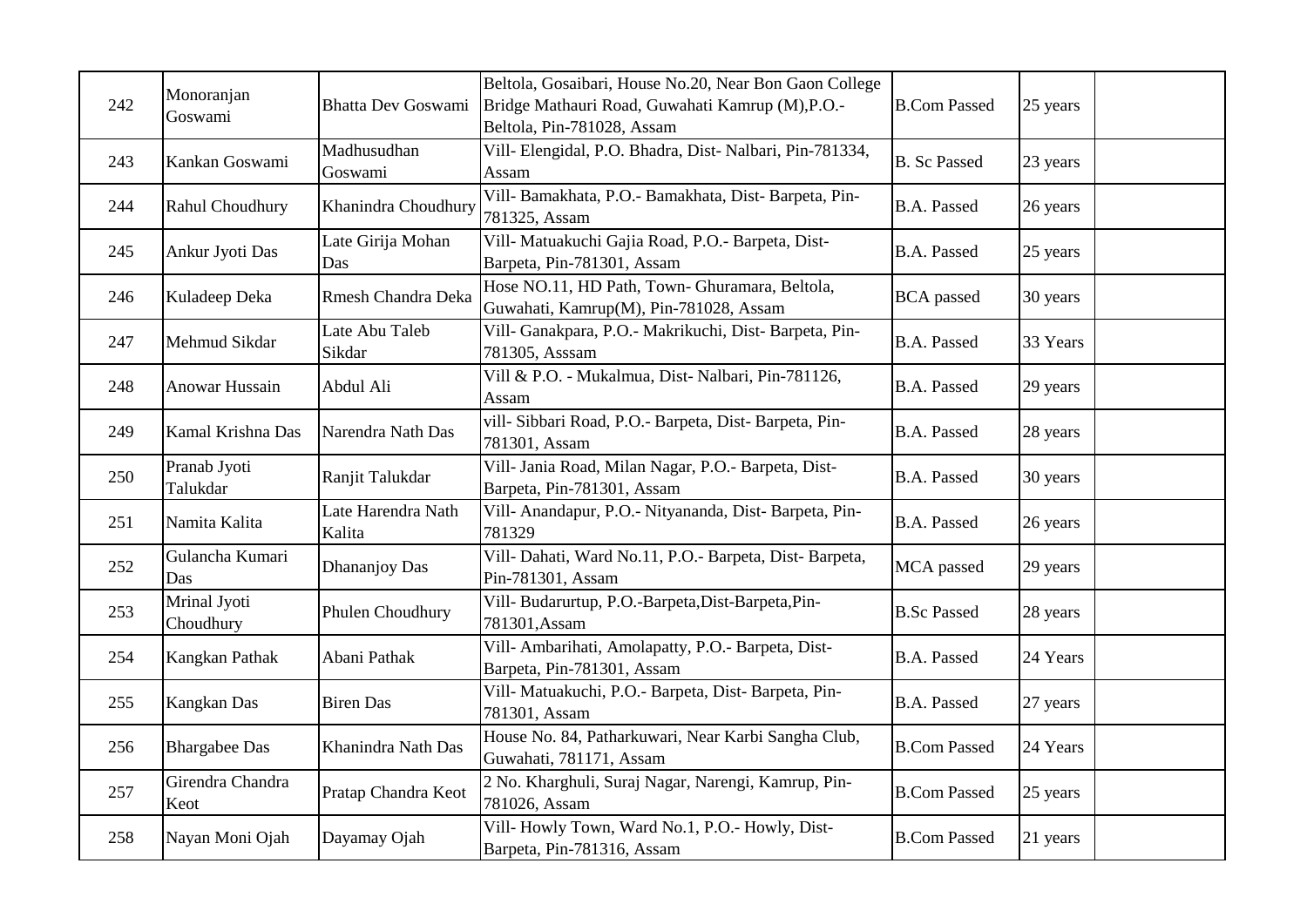| 259 | Babita Sarma               | Late Haranath Sarma        | Vill- Gandhinagar, M.C. College, Road, P.O.- Barpeta,<br>Dist-Barpeta, Pin-781301, Assam     | <b>B.A. Passed</b>                 | 43 years |
|-----|----------------------------|----------------------------|----------------------------------------------------------------------------------------------|------------------------------------|----------|
| 260 | Dhanjit Choudhury          | <b>Manmath Choudhury</b>   | Vill- Barbang Kumar Para, P.O.- Barbang, Dist- Barpeta,<br>Pin-781325, Assam                 | <b>BCA</b> passed                  | 27 years |
| 261 | Santanu Patowary           | <b>Binod Patowary</b>      | Vill- Jail Road, Barpeta, P.O.- Santinagar, Dist- Barpeta,<br>Pin-781314, Assam              | <b>B.A. Passed</b>                 | 27 years |
| 262 | Rupjyoti Das               | Jagannath Das              | Vill- Sundaridia, P.O.- Sundaridia, Dist- Barpeta, Pin-<br>781314, Assam                     | <b>B.A. Passed</b>                 | 25 years |
| 263 | Manoj Bora                 | Late Giri Kanta Bora       | Vill- Kalayahati, P.O.- Barpeta, Dist- Barpeta, Pin-<br>781301, Assam                        | B.Com &<br><b>PGDHRM</b><br>Passed | 37 years |
| 264 | <b>Bidyut</b> Das          | Dalim Chandra Das          | Vill- Ganakkuchi, P.O.- Ganakkuchi, Dist- Barpeta, Pin-<br>781314, Assam                     | <b>B.</b> Sc Passed                | 22 years |
| 265 | <b>Gokul Basak</b>         | Gour Chandra Basak         | Vill- Swami Bibekananda Path, Ward No.1, P.O.- Howly,<br>Dist-Barpeta, Pin-781316, Assam     | <b>B.A. Passed</b>                 | 31 years |
| 266 | Hirak Jyoti Kalita         | Homeswar Kalita            | Vill- Nathkuchi No.1, P.O. Nathkuchi, Dist- Nablbari, Pin-<br>781355, Assam                  | <b>B.Sc Passed</b>                 | 26 years |
| 267 | Suma Biswas                | Late N.N. Biswas           | New Sarania, Gandhi Basti, Narmada Path, House No.7,<br>Guwahati, 781003, Assam              | M.Sc Passed                        | 40 years |
| 268 | Bikash Deepjyoti<br>Saikia | Prafulla Kumar Saikia      | Dergaon, Ward NO.3, P.O.- Dergaon, Dist-Golaghat,<br>Near Maria Nivas, Pin-785614, Assam     | B.A. & LLB<br>Passed               | 25 years |
| 269 | Mukul Ranjan Deka          | Tirtha Mohan Deka          | Vill- Ambarihati, P.O.- Barpeta, Dist- Barpeta, Pin-<br>781301, Assam                        | B.A. Passed                        | 30 years |
| 270 | Dhanjit Rabi Das           | Raju Rabi Das              | Vill- Gandhinagar, P.O.- Barpeta, Dist- Barpeta, Pin-<br>781301, Assam                       | <b>B.A. Passed</b>                 | 21 years |
| 271 | <b>Aziaul Hoque</b>        | Juran Ali                  | Vill- Medhitary, P.O.- Gajia, Dist-Barpeta, Pin-781314,<br>Assam                             | <b>B.Sc Passed</b>                 | 29 years |
| 272 | Parag Jyot<br>Choudhury    | <b>Tilak Choudhury</b>     | Vill- Krishnanagar, P.O.- Pathsala, Dist- Barpeta, Pin-<br>781325, Assam                     | M. Sc passed                       | 25 years |
| 273 | Deep Moni Pathak           | Chabin Pathak              | Vill- Pathbaushi, P.O.- Pathbaushi, Dist- Barpeta, Pin-<br>781314, Assam                     | <b>B.A. Passed</b>                 | 25 years |
| 274 | Takshashila Das            | Dhananjay Das              | Vill- Dahati, Barpeta Town, Ward No.11, P.O.-<br>Santinagar, Dist-Barpeta, Pin-781314, Assam | B. Com passed                      | 23 years |
| 275 | Jeuti Das                  | Late Birendra Kumar<br>Das | Vill- Bilortari hati, P.O.- Barpeta, Dist- Barpeta, Pin-<br>781301, Assam                    | <b>B.A. Passed</b>                 | 28 years |